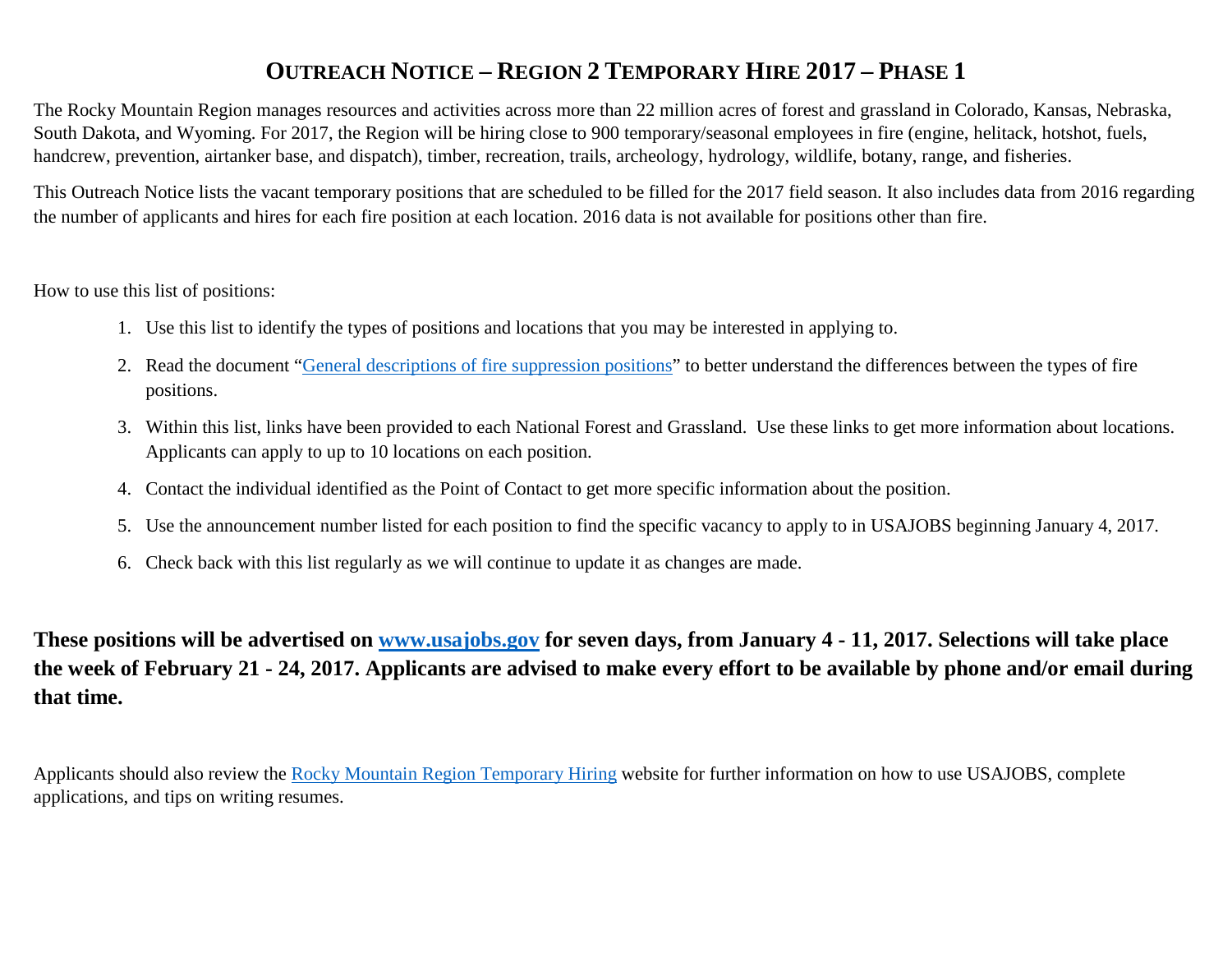#### **Projected Temporary Vacancies by Forest:**

|                 | <b>National Forest/Grassland</b>                                                                                                                                   | <b>Fire Hires</b> | <b>Other Hires</b> |
|-----------------|--------------------------------------------------------------------------------------------------------------------------------------------------------------------|-------------------|--------------------|
|                 | <b>Arapaho-Roosevelt National Forests and Pawnee National</b><br>Grassland                                                                                         | 31                |                    |
|                 | <b>Grand Mesa, Uncompahgre, and Gunnison National</b><br><b>Forests</b>                                                                                            | 16                |                    |
| Colorado        | Pike-San Isabel National Forests and Cimarron-Comanche<br><b>National Grasslands</b><br>Also includes a duty station in Kansas                                     | 55                |                    |
|                 | <b>Rio Grande National Forest</b>                                                                                                                                  | 10                |                    |
|                 | <b>San Juan National Forest</b>                                                                                                                                    | 63                | 6                  |
|                 | <b>White River National Forest</b>                                                                                                                                 | 27                | $\mathfrak{2}$     |
| Nebraska        | Nebraska-Samuel R. McKelvie National Forests and<br><b>Buffalo Gap, Fort Pierre, and Oglala National Grasslands</b><br>Also includes duty stations in South Dakota | 11                | 8                  |
| South<br>Dakota | <b>Black Hills National Forest</b><br>Also includes duty stations in Wyoming                                                                                       | 72                |                    |
|                 | <b>Bighorn National Forest</b>                                                                                                                                     | 25                |                    |
| Wyoming         | Medicine Bow-Routt National Forests and Thunder Basin<br>National Grassland - Also includes duty stations in CO                                                    | 62                |                    |
|                 | <b>Shoshone National Forest</b>                                                                                                                                    | 27                |                    |
|                 | Totals:                                                                                                                                                            | 398               | 20                 |

There are only five **Hotshot Crews** and five **Helitack Crews** within the Region, located in Colorado, South Dakota, and Wyoming.

Note: When reviewing the following spreadsheets, housing/quarters may be available at several duty locations. However, **availability may be limited** and on a first come, first served basis. Please contact the individual duty locations/POC if you need more information.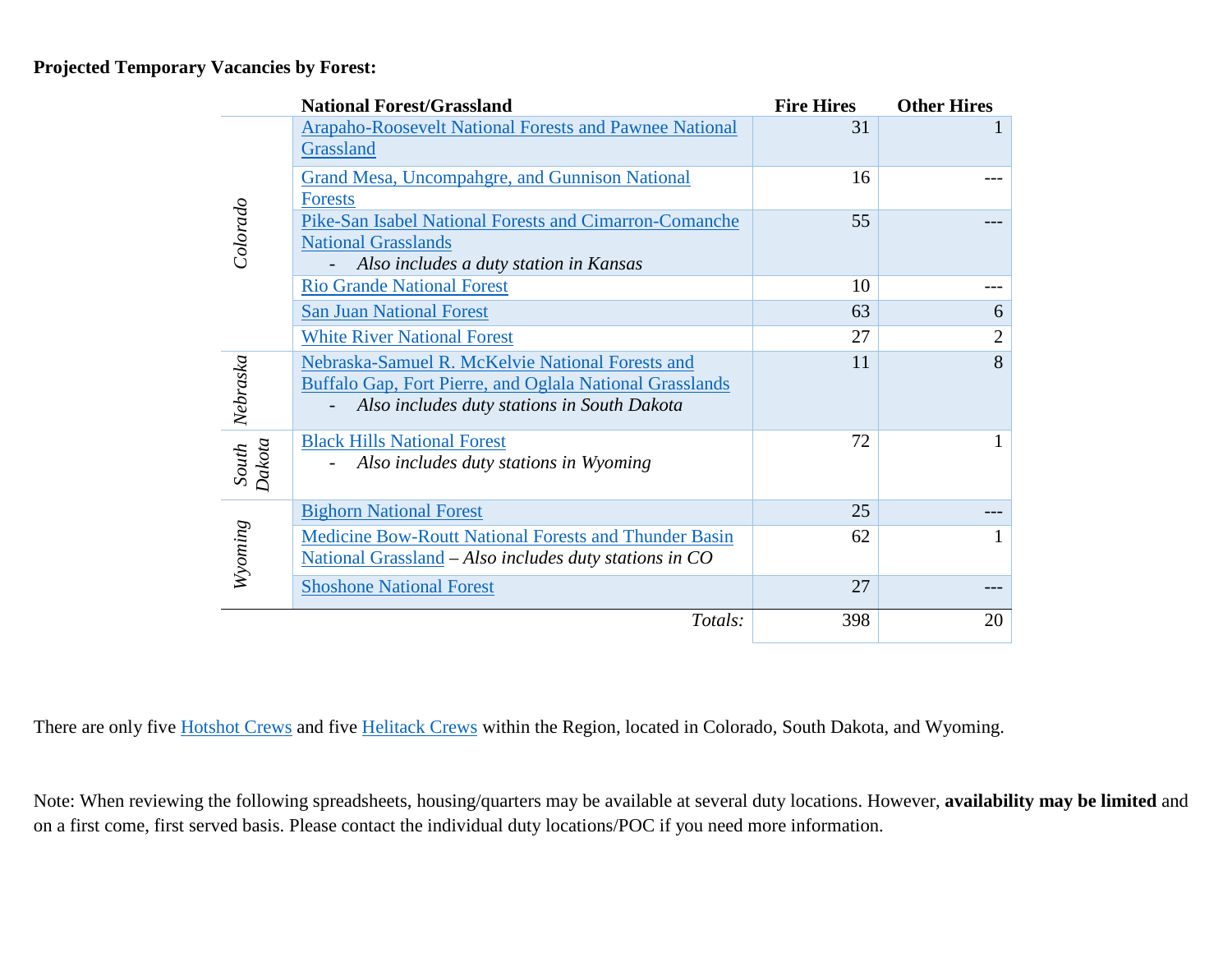## **Specific Duty Location hiring data** –

<span id="page-2-0"></span>

| <b>Arapaho-Roosevelt National Forests and Pawnee National Grassland</b><br>http://www.fs.usda.gov/arp/ |                          |                                                            |                                |                    |                                        |                             |                                                               |                                      |  |  |  |
|--------------------------------------------------------------------------------------------------------|--------------------------|------------------------------------------------------------|--------------------------------|--------------------|----------------------------------------|-----------------------------|---------------------------------------------------------------|--------------------------------------|--|--|--|
| <b>Duty Location</b>                                                                                   | <b>Position</b>          | <b>Type of Fire</b><br><b>Module or</b><br><b>Resource</b> | #<br><b>Applied</b><br>in 2016 | # Hired<br>in 2016 | # Projected<br><b>Hires</b> in<br>2017 | Housing/<br><b>Quarters</b> | <b>Point of Contact</b>                                       | <b>Announcement #</b>                |  |  |  |
| US/CO - Boulder                                                                                        | GS-3 Suppression         | HC                                                         | 339                            | $\overline{2}$     |                                        | N <sub>o</sub>              | Will Briggs<br>wrbriggs@fs.fed.us<br>303-541-2520             | 17-TEMPF-R2-0462-<br>3SUPP-DT        |  |  |  |
| US/CO - Boulder                                                                                        | <b>GS-4 Suppression</b>  | <b>HC</b>                                                  | N/A                            | N/A                | $\overline{2}$                         | N <sub>o</sub>              | <b>Will Briggs</b>                                            | 17-TEMPF-R2-0462-<br><b>4SUPP-DT</b> |  |  |  |
| US/CO - Boulder                                                                                        | GS-5 Suppression         | HC                                                         | 30                             | $\mathbf{1}$       | $\mathbf{1}$                           | N <sub>o</sub>              | Will Briggs                                                   | 17-TEMPF-R2-0462-<br>5SUP-DT         |  |  |  |
| <b>US/CO - Fort Collins</b>                                                                            | <b>GS-3 Suppression</b>  | ENG, HC                                                    | 344                            | $\overline{4}$     | $\mathbf{1}$                           | Yes                         | <b>Chet Dieringer</b><br>cdieringer@fs.fed.us<br>970-712-8503 | 17-TEMPF-R2-0462-<br>3SUPP-DT        |  |  |  |
| US/CO - Fort Collins                                                                                   | GS-4 Suppression         | ENG, HC                                                    | 254                            | 11                 | $\mathbf{1}$                           | Yes                         | <b>Chet Dieringer</b>                                         | 17-TEMPF-R2-0462-<br>4SUPP-DT        |  |  |  |
| <b>US/CO - Fort Collins</b>                                                                            | <b>GS-5 Suppression</b>  | ENG, HC                                                    | 37                             | $\mathbf{1}$       | $\overline{3}$                         | Yes                         | <b>Chet Dieringer</b>                                         | 17-TEMPF-R2-0462-<br>5SUP-DT         |  |  |  |
| US/CO - Fort Collins                                                                                   | GS-5 Dispatcher          | Dispatch                                                   | $\overline{2}$                 | $\overline{0}$     | 1                                      | Yes                         | <b>Tracey Kern</b><br>traceyrkern@fs.fed.us<br>970-295-6830   | 17-TEMPF-R2-0462-<br>5DIS-DT         |  |  |  |
| US/CO - Grand Lake                                                                                     | <b>GS-3 Forestry Aid</b> |                                                            | N/A                            | N/A                | $\mathbf{1}$                           |                             | <b>Will Briggs</b><br>wrbriggs@fs.fed.us<br>303-541-2520      | 17-TEMP-R2-0462-<br>3AID-DT          |  |  |  |
| US/CO - Grand Lake                                                                                     | GS-3 Suppression         | <b>ENG</b>                                                 | 296                            | $\mathbf{1}$       | $\mathbf{1}$                           | Yes                         | Will Briggs                                                   | 17-TEMPF-R2-0462-<br>3SUPP-DT        |  |  |  |
| US/CO - Grand Lake                                                                                     | <b>GS-4 Suppression</b>  | <b>ENG</b>                                                 | 171                            | $\mathbf{1}$       | $\mathbf{1}$                           | Yes                         | <b>Will Briggs</b>                                            | 17-TEMPF-R2-0462-<br><b>4SUPP-DT</b> |  |  |  |
| US/CO - Grand Lake                                                                                     | GS-5 Suppression         | <b>ENG</b>                                                 | 13                             | $\overline{0}$     | 1                                      | Yes                         | Will Briggs                                                   | 17-TEMPF-R2-0462-<br>5SUP-DT         |  |  |  |
| $US/CO - Idaho$<br><b>Springs</b>                                                                      | <b>GS-3 Suppression</b>  | HC                                                         | 296                            | $\overline{2}$     | $\mathbf{1}$                           | Yes                         | <b>Will Briggs</b><br>wrbriggs@fs.fed.us<br>303-541-2520      | 17-TEMPF-R2-0462-<br>3SUPP-DT        |  |  |  |
| US/CO - Idaho<br>Springs                                                                               | GS-4 Suppression         | HC                                                         | N/A                            | N/A                | 1                                      | Yes                         | Will Briggs                                                   | 17-TEMPF-R2-0462-<br>4SUPP-DT        |  |  |  |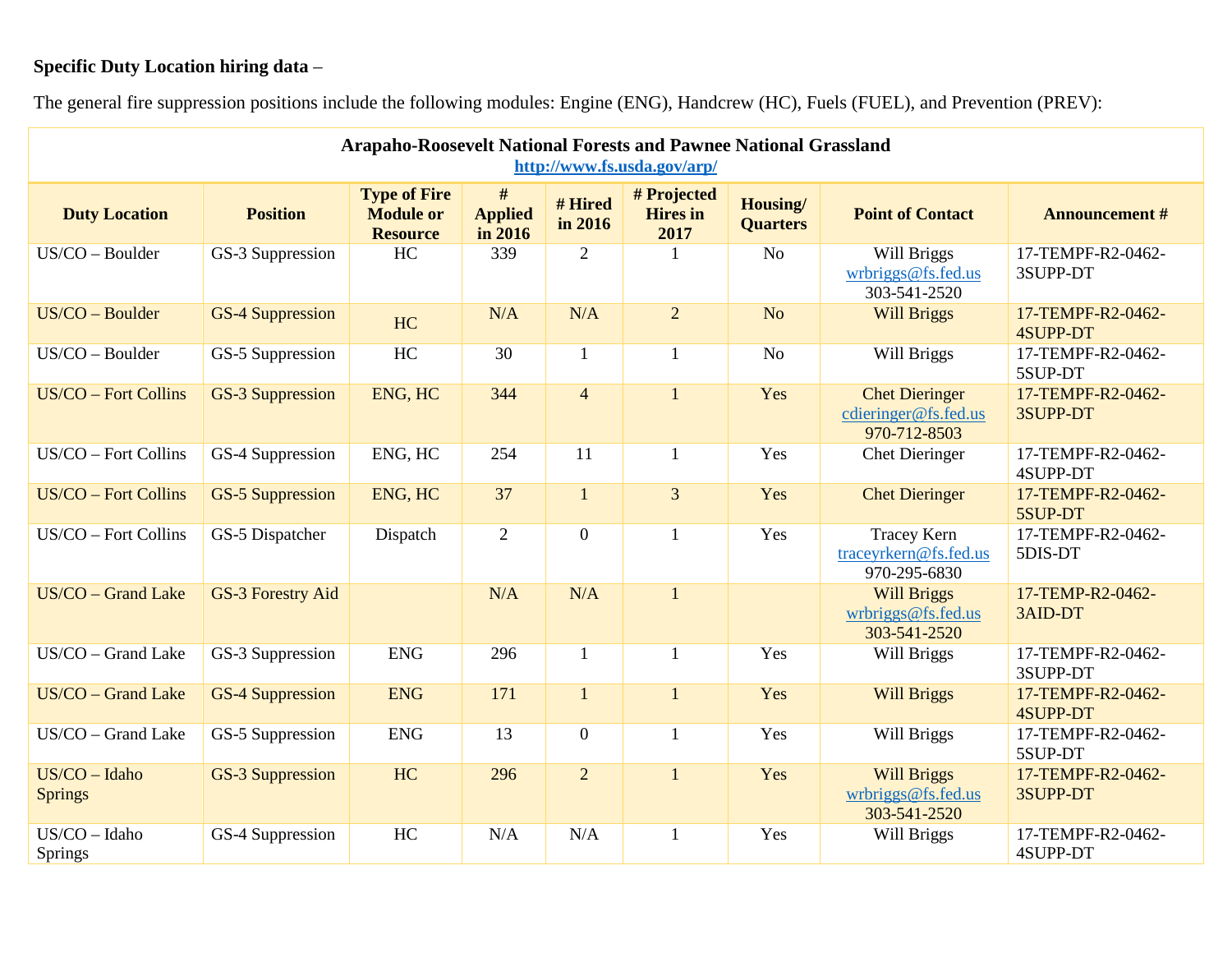| $US/CO - Idaho$<br><b>Springs</b> | <b>GS-5 Suppression</b> | HC         | 18  | $\mathbf{0}$   | Yes | <b>Will Briggs</b>                                            | 17-TEMPF-R2-0462-<br>5SUP-DT  |
|-----------------------------------|-------------------------|------------|-----|----------------|-----|---------------------------------------------------------------|-------------------------------|
| $US/CO - Nederland$               | GS-3 Suppression        | <b>ENG</b> | 292 |                | Yes | Will Briggs<br>wrbriggs@fs.fed.us<br>303-541-2520             | 17-TEMPF-R2-0462-<br>3SUPP-DT |
| $US/CO - Nederland$               | <b>GS-4 Suppression</b> | <b>ENG</b> | N/A | N/A            | Yes | <b>Will Briggs</b>                                            | 17-TEMPF-R2-0462-<br>4SUPP-DT |
| $US/CO - Nederland$               | GS-5 Suppression        | <b>ENG</b> | N/A | N/A            | Yes | Will Briggs                                                   | 17-TEMPF-R2-0462-<br>5SUP-DT  |
| $US/CO - Red Feature$<br>Lakes    | <b>GS-3 Suppression</b> | <b>ENG</b> | 282 | $\overline{0}$ | Yes | <b>Chet Dieringer</b><br>cdieringer@fs.fed.us<br>970-712-8503 | 17-TEMPF-R2-0462-<br>3SUPP-DT |
| $US/CO - Red Feature$<br>Lakes    | GS-4 Suppression        | <b>ENG</b> | 164 | 2              | Yes | <b>Chet Dieringer</b>                                         | 17-TEMPF-R2-0462-<br>4SUPP-DT |
| $US/CO - Red Feature$<br>Lakes    | <b>GS-5 Suppression</b> | <b>ENG</b> | 17  | $\overline{0}$ | Yes | <b>Chet Dieringer</b>                                         | 17-TEMPF-R2-0462-<br>5SUP-DT  |

**[Back to Top](#page-0-0)** 

<span id="page-3-0"></span>

| <b>Grand Mesa, Uncompahgre, and Gunnison National Forests</b><br>http://www.fs.usda.gov/gmug/ |                  |                                                            |                                |                    |                                        |                             |                                                                |                               |  |  |  |  |
|-----------------------------------------------------------------------------------------------|------------------|------------------------------------------------------------|--------------------------------|--------------------|----------------------------------------|-----------------------------|----------------------------------------------------------------|-------------------------------|--|--|--|--|
| <b>Duty Location</b>                                                                          | <b>Position</b>  | <b>Type of Fire</b><br><b>Module or</b><br><b>Resource</b> | #<br><b>Applied</b><br>in 2016 | # Hired<br>in 2016 | # Projected<br><b>Hires</b> in<br>2017 | Housing/<br><b>Quarters</b> | <b>Point of Contact</b>                                        | <b>Announcement</b> #         |  |  |  |  |
| US/CO - Collbran                                                                              | GS-5 Suppression | HC                                                         | N/A                            | N/A                |                                        | N <sub>0</sub>              | Patrick Owens<br>powers@fs.fed.us<br>970-487-2042              | 17-TEMPF-R2-0462-<br>5SUP-DT  |  |  |  |  |
| US/CO - Grand<br><b>Junction</b>                                                              | GS-3 Suppression | HC                                                         | 297                            | $\overline{0}$     |                                        | N <sub>o</sub>              | Erick Stahlin<br>ewstahlin@fs.fed.us<br>970-263-5824           | 17-TEMPF-R2-0462-<br>3SUPP-DT |  |  |  |  |
| US/CO - Grand<br>Junction                                                                     | GS-4 Suppression | HC                                                         | 198                            | $\theta$           | $\overline{2}$                         | N <sub>o</sub>              | Erick Stahlin                                                  | 17-TEMPF-R2-0462-<br>4SUPP-DT |  |  |  |  |
| US/CO - Grand<br>Junction                                                                     | GS-5 Suppression | HC                                                         | 26                             | 2                  | $\overline{2}$                         | N <sub>o</sub>              | Erick Stahlin                                                  | 17-TEMPF-R2-0462-<br>5SUP-DT  |  |  |  |  |
| US/CO - Gunnison                                                                              | GS-3 Suppression | <b>ENG</b>                                                 | 300                            |                    |                                        | N <sub>o</sub>              | <b>James Ramirez</b><br>jamesramirez@fs.fed.us<br>670-642-4431 | 17-TEMPF-R2-0462-<br>3SUPP-DT |  |  |  |  |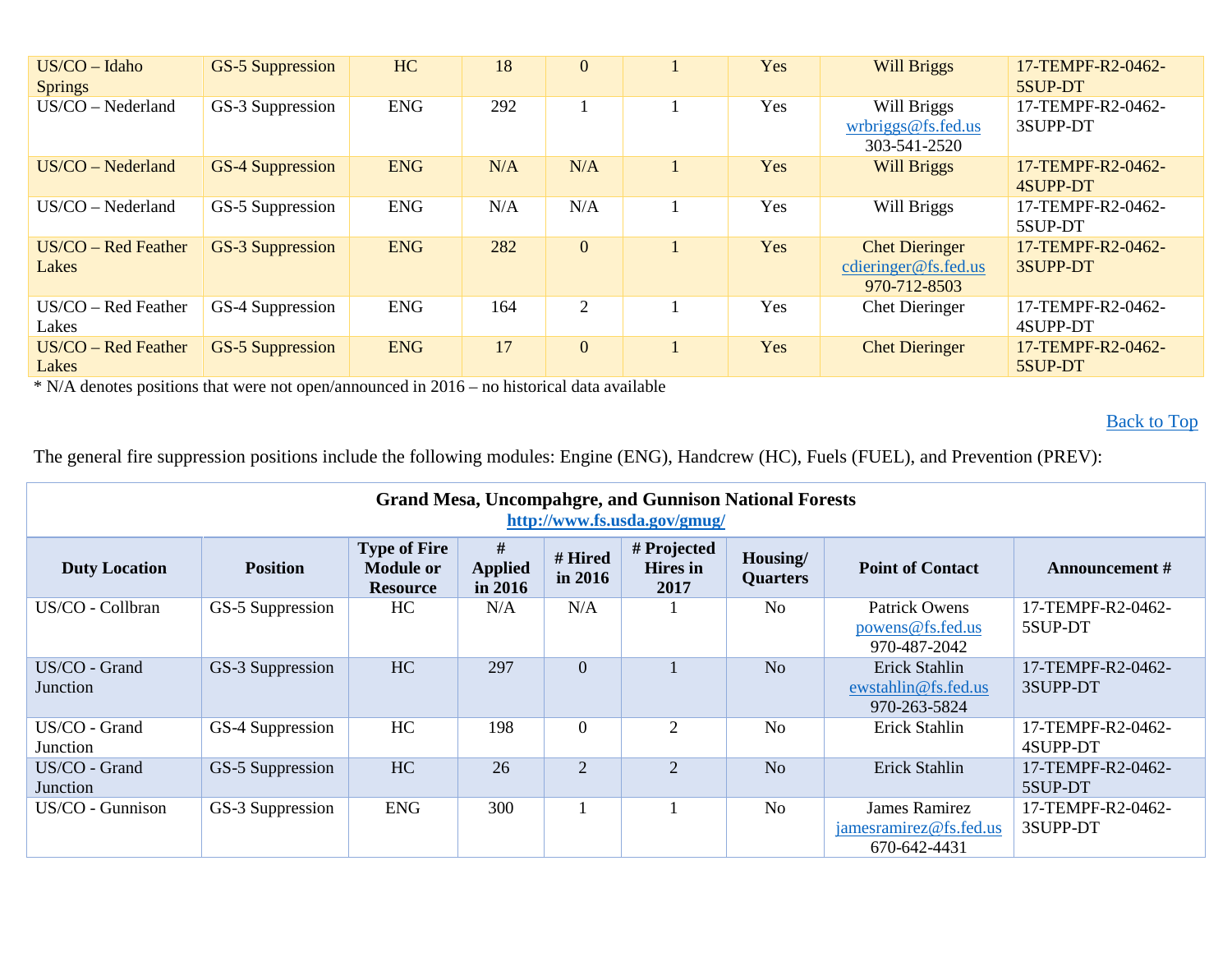| US/CO - Gunnison | GS-4 Suppression             | <b>ENG</b> | 185            |                | N <sub>o</sub> | <b>James Ramirez</b>                                       | 17-TEMPF-R2-0462-<br>4SUPP-DT |
|------------------|------------------------------|------------|----------------|----------------|----------------|------------------------------------------------------------|-------------------------------|
| US/CO - Gunnison | GS-5 Suppression             | <b>ENG</b> | 23             |                | N <sub>0</sub> | <b>James Ramirez</b>                                       | 17-TEMPF-R2-0462-<br>5SUP-DT  |
| US/CO - Montrose | GS-3 Suppression             | <b>ENG</b> | 289            | $\overline{0}$ | Yes            | Corey Robinson<br>cdrobinson@fs.fed.us<br>970-901-6691     | 17-TEMPF-R2-0462-<br>3SUPP-DT |
| US/CO - Montrose | GS-4 Suppression             | <b>ENG</b> | 175            | $\overline{0}$ | Yes            | Corey Robinson                                             | 17-TEMPF-R2-0462-<br>4SUPP-DT |
| US/CO - Montrose | GS-5 Suppression             | <b>ENG</b> | 23             | $\overline{0}$ | Yes            | Corey Robinson                                             | 17-TEMPF-R2-0462-<br>5SUP-DT  |
| US/CO - Montrose | GS-5 Logistics<br>Dispatcher | Dispatch   | $\overline{2}$ | $\overline{0}$ | No             | <b>Becky Jossart</b><br>bjossart@fs.fed.us<br>970-249-5359 | 17-TEMP-R2-2151-<br>5AED-DT   |
| US/CO - Norwood  | GS-3 Suppression             | <b>ENG</b> | 264            | $\mathbf{0}$   | Yes            | Corey Robinson<br>cdrobinson@fs.fed.us<br>970-901-6691     | 17-TEMPF-R2-0462-<br>3SUPP-DT |
| US/CO - Norwood  | GS-4 Suppression             | <b>ENG</b> | 148            |                | Yes            | Corey Robinson                                             | 17-TEMPF-R2-0462-<br>4SUPP-DT |
| US/CO - Norwood  | GS-5 Suppression             | <b>ENG</b> | 17             |                | Yes            | Corey Robinson                                             | 17-TEMPF-R2-0462-<br>5SUP-DT  |

## [Back to Top](#page-0-0)

<span id="page-4-0"></span>

| Pike-San Isabel National Forests and Cimarron-Comanche National Grasslands<br>http://www.fs.usda.gov/psicc |                  |                                                            |                                |                    |                                        |                             |                                                         |                               |  |  |  |
|------------------------------------------------------------------------------------------------------------|------------------|------------------------------------------------------------|--------------------------------|--------------------|----------------------------------------|-----------------------------|---------------------------------------------------------|-------------------------------|--|--|--|
| <b>Duty Location</b>                                                                                       | <b>Position</b>  | <b>Type of Fire</b><br><b>Module or</b><br><b>Resource</b> | #<br><b>Applied</b><br>in 2016 | # Hired<br>in 2016 | # Projected<br><b>Hires</b> in<br>2017 | Housing/<br><b>Quarters</b> | <b>Point of Contact</b>                                 | <b>Announcement #</b>         |  |  |  |
| US/CO - Buffalo<br>Creek                                                                                   | GS-3 Suppression | ENG, FUEL                                                  | 286                            | 2                  | 2                                      | Yes                         | Joe Sean Kennedy<br>jskennedy@fs.fed.us<br>303-275-5632 | 17-TEMPF-R2-0462-<br>3SUPP-DT |  |  |  |
| US/CO - Buffalo<br>Creek                                                                                   | GS-4 Suppression | ENG, FUEL                                                  | 159                            |                    | 3                                      | Yes                         | <b>Joe Sean Kennedy</b>                                 | 17-TEMPF-R2-0462-<br>4SUPP-DT |  |  |  |
| US/CO - Buffalo<br>Creek                                                                                   | GS-5 Suppression | ENG, FUEL                                                  | 12                             |                    | 3                                      | Yes                         | Joe Sean Kennedy                                        | 17-TEMPF-R2-0462-<br>5SUP-DT  |  |  |  |
| US/CO - Canon City                                                                                         | GS-3 Suppression | <b>ENG, FUEL</b>                                           | 286                            | 3 <sup>1</sup>     |                                        | N <sub>o</sub>              | Flavio Jaramillo<br>fajarmilla@fs.fed.us                | 17-TEMPF-R2-0462-<br>3SUPP-DT |  |  |  |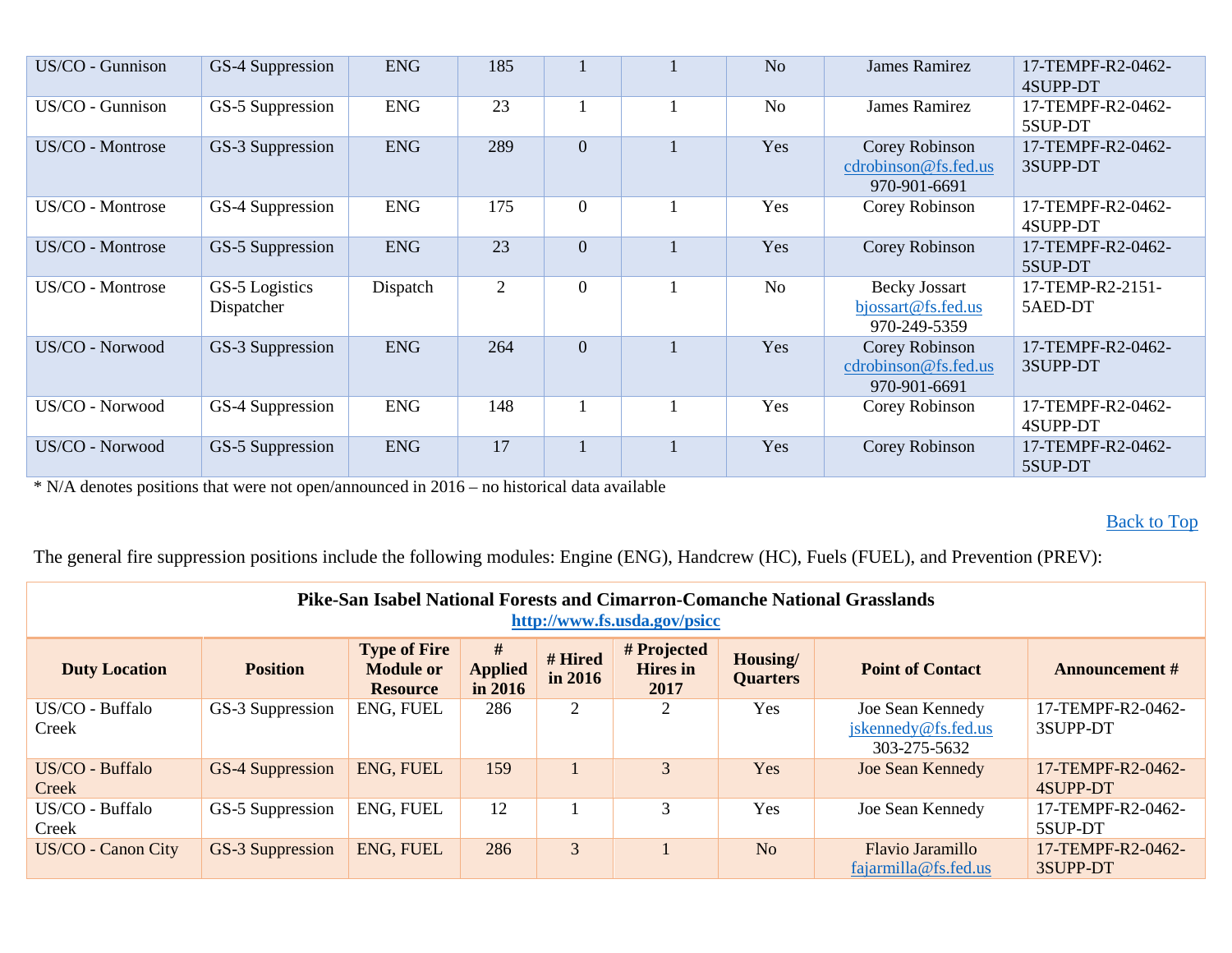|                          |                         |                     |     |                |                |                | 719-269-8584                                                           |                                      |
|--------------------------|-------------------------|---------------------|-----|----------------|----------------|----------------|------------------------------------------------------------------------|--------------------------------------|
| US/CO - Canon City       | GS-4 Suppression        | ENG, FUEL           | 164 | $\mathbf{1}$   | $\overline{3}$ | N <sub>o</sub> | Flavio Jaramillo                                                       | 17-TEMPF-R2-0462-<br>4SUPP-DT        |
| US/CO - Canon City       | <b>GS-5 Suppression</b> | ENG, FUEL           | 19  | $\mathbf{1}$   | $\overline{2}$ | N <sub>o</sub> | <b>Flavio Jaramillo</b>                                                | 17-TEMPF-R2-0462-<br>5SUP-DT         |
| US/CO - Lake George      | GS-3 Suppression        | ENG, FUEL           | 278 | $\overline{3}$ | $\mathbf{1}$   | Yes            | Chris Rokosh<br>cprokosh@fs.fed.us<br>719-748-8505                     | 17-TEMPF-R2-0462-<br>3SUPP-DT        |
| US/CO - Lake George      | <b>GS-4 Suppression</b> | ENG, FUEL           | 158 | $\mathbf{1}$   | $\overline{3}$ | Yes            | <b>Chris Rokosh</b>                                                    | 17-TEMPF-R2-0462-<br><b>4SUPP-DT</b> |
| US/CO - Lake George      | GS-5 Suppression        | ENG, FUEL           | 14  | $\mathbf{0}$   | $\overline{2}$ | Yes            | Chris Rokosh                                                           | 17-TEMPF-R2-0462-<br>5SUP-DT         |
| US/CO - Pueblo           | GS-4 Dispatch           | Dispatch            | 5   | $\overline{0}$ | $\mathbf{1}$   | N <sub>o</sub> | Diana Allen<br>dlallen@fs.fed.us<br>719-553-1630                       | 17-TEMPF-R2-0462-<br>4DIS-DT         |
| US/CO - Salida           | GS-3 Suppression        | ENG, FUEL           | 292 | $\mathbf{1}$   | $\mathbf{1}$   | N <sub>o</sub> | Nolan Buckingham<br>nolanbuckingham@fs.fed.us<br>719-530-2161          | 17-TEMPF-R2-0462-<br>3SUPP-DT        |
| US/CO - Salida           | <b>GS-4 Suppression</b> | <b>ENG</b>          | 183 | $\overline{3}$ | $\overline{2}$ | N <sub>o</sub> | Nolan Buckingham                                                       | 17-TEMPF-R2-0462-<br><b>4SUPP-DT</b> |
| US/CO - Salida           | GS-5 Suppression        | <b>ENG</b>          | 21  | $\overline{0}$ | $\mathbf{1}$   | No             | Nolan Buckingham                                                       | 17-TEMPF-R2-0462-<br>5SUP-DT         |
| US/CO - Salida           | GS-4 Suppression        | <b>FUEL</b>         | N/A | N/A            | $\mathbf{1}$   | N <sub>o</sub> | <b>John Markalunas</b><br>jmarkalunas@fs.fed.us<br>719-530-2155        | 17-TEMPF-R2-0462-<br>4SUPP-DT        |
| US/CO - Salida           | GS-5 Suppression        | <b>FUEL</b>         | N/A | N/A            | $\mathbf{1}$   | N <sub>o</sub> | John Markalunas                                                        | 17-TEMPF-R2-0462-<br>5SUP-DT         |
| US/CO - Sedalia          | <b>GS-4 Lookout</b>     | <b>Fire Lookout</b> | N/A | N/A            | $\mathbf{1}$   | Yes            | Joe Sean Kennedy<br>jskennedy@fs.fed.us<br>303-275-5632                | 17-TEMP-R2-0462-<br>4FTLOO-DT        |
| US/CO - Springfield      | GS-3 Suppression        | <b>ENG</b>          | 250 | $\overline{2}$ | $\overline{2}$ | Yes            | Tom Eikenberry<br>teikenberry@fs.fed.us<br>719-523-1703                | 17-TEMPF-R2-0462-<br>3SUPP-DT        |
| US/CO - Springfield      | GS-4 Suppression        | <b>ENG</b>          | 136 | $\mathbf{1}$   | $\overline{1}$ | Yes            | Tom Eikenberry                                                         | 17-TEMPF-R2-0462-<br><b>4SUPP-DT</b> |
| US/CO - Springfield      | GS-5 Suppression        | <b>ENG</b>          | 9   | $\overline{0}$ | $\mathbf{1}$   | Yes            | Tom Eikenberry                                                         | 17-TEMPF-R2-0462-<br>5SUP-DT         |
| US/CO - Woodland<br>Park | GS-3 Suppression        | ENG, FUEL           | 286 | $\overline{0}$ | $\mathbf{1}$   | Yes            | <b>Mike Wicks</b><br>michaeltwicks@fs.fed.us<br>719-687-9414, ext. 104 | 17-TEMPF-R2-0462-<br>3SUPP-DT        |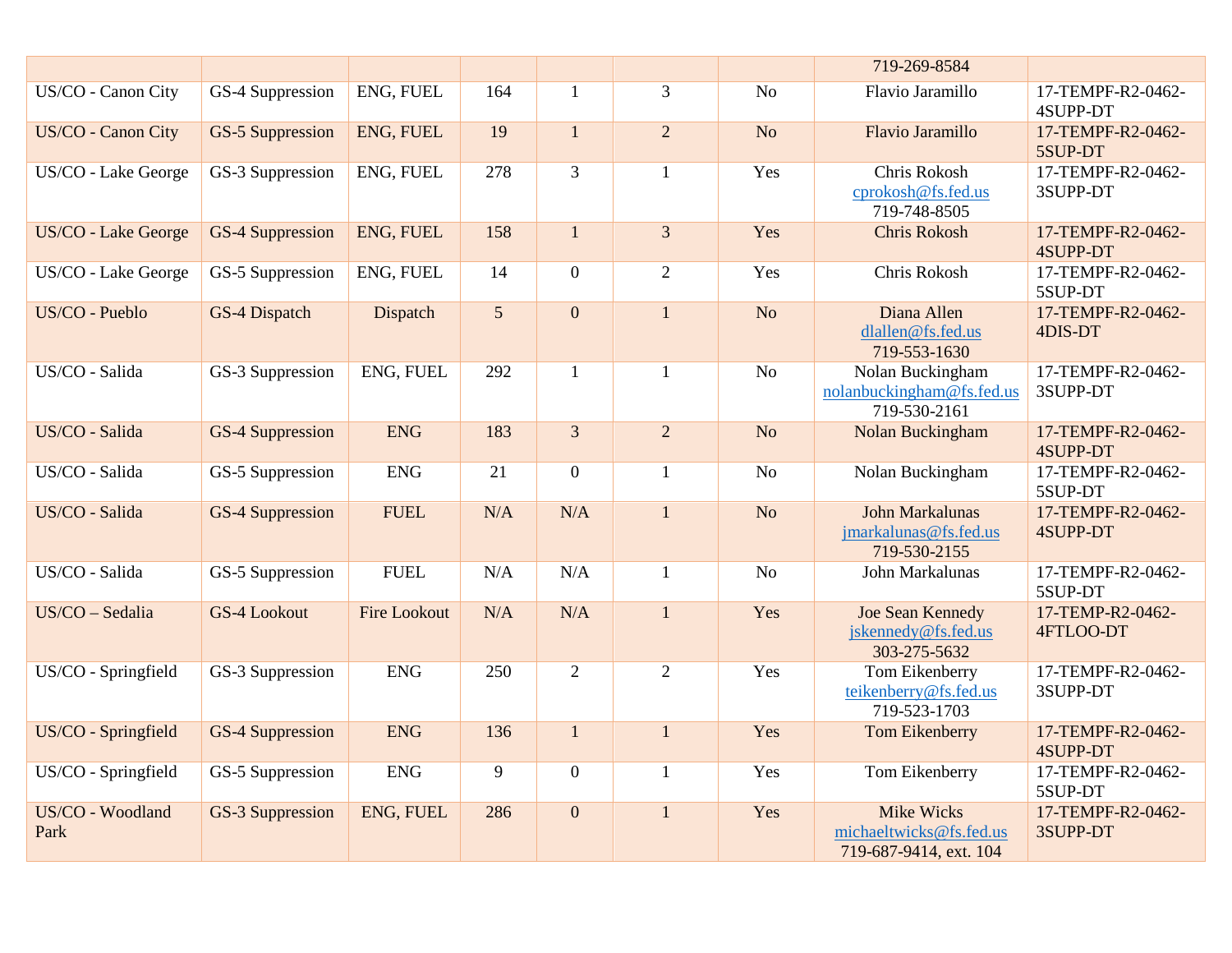| US/CO - Woodland<br>Park | GS-4 Suppression        | <b>ENG</b>  | 169 | $\overline{2}$ | 2              | Yes | Mike Wicks                                                | 17-TEMPF-R2-0462-<br>4SUPP-DT |
|--------------------------|-------------------------|-------------|-----|----------------|----------------|-----|-----------------------------------------------------------|-------------------------------|
| US/CO - Woodland<br>Park | GS-5 Suppression        | <b>ENG</b>  | 16  | $\overline{2}$ | $\overline{2}$ | Yes | Mike Wicks                                                | 17-TEMPF-R2-0462-<br>5SUP-DT  |
| US/CO - Woodland<br>Park | GS-4 Suppression        | <b>FUEL</b> | N/A | N/A            |                | Yes | Jay Karle<br>jaykarle@fs.fed.us<br>719-687-9414, ext. 115 |                               |
| US/CO - Woodland<br>Park | <b>GS-5 Suppression</b> | <b>FUEL</b> | N/A | N/A            |                | Yes | <b>Jay Karle</b>                                          | 17-TEMPF-R2-0462-<br>5SUP-DT  |
| US/KS - Elkhart          | GS-3 Suppression        | <b>ENG</b>  | 165 | 3              | 2              | Yes | Tom Eikenberry<br>teikenberry@fs.fed.us<br>719-523-1703   | 17-TEMPF-R2-0462-<br>3SUPP-DT |
| <b>US/KS</b> - Elkhart   | <b>GS-4 Suppression</b> | <b>ENG</b>  | 86  | $\overline{0}$ |                | Yes | Tom Eikenberry                                            | 17-TEMPF-R2-0462-<br>4SUPP-DT |
| US/KS - Elkhart          | GS-5 Suppression        | <b>ENG</b>  |     | $\overline{0}$ |                | Yes | Tom Eikenberry                                            | 17-TEMPF-R2-0462-<br>5SUP-DT  |

[Back to Top](#page-0-0)

<span id="page-6-0"></span>

| <b>Rio Grande National Forest</b><br>http://www.fs.usda.gov/riogrande/ |                  |                                                            |                                |                    |                                        |                             |                                                         |                               |  |  |  |
|------------------------------------------------------------------------|------------------|------------------------------------------------------------|--------------------------------|--------------------|----------------------------------------|-----------------------------|---------------------------------------------------------|-------------------------------|--|--|--|
| <b>Duty Location</b>                                                   | <b>Position</b>  | <b>Type of Fire</b><br><b>Module or</b><br><b>Resource</b> | #<br><b>Applied</b><br>in 2016 | # Hired<br>in 2016 | # Projected<br><b>Hires</b> in<br>2017 | Housing/<br><b>Quarters</b> | <b>Point of Contact</b>                                 | Announcement #                |  |  |  |
| US/CO - Del Norte                                                      | GS-3 Suppression | HC. PREV                                                   | 255                            |                    | 2                                      | Yes                         | Derrick Rader<br>derrickrader@fs.fed.us<br>719-852-6274 | 17-TEMPF-R2-0462-<br>3SUPP-DT |  |  |  |
| US/CO - Del Norte                                                      | GS-4 Suppression | HC, PREV                                                   | 151                            |                    | $\overline{2}$                         | Yes                         | Derrick Rader                                           | 17-TEMPF-R2-0462-<br>4SUPP-DT |  |  |  |
| US/CO - Del Norte                                                      | GS-5 Suppression | HC, PREV                                                   | 12                             | $\overline{0}$     | 2                                      | Yes                         | Derrick Rader                                           | 17-TEMPF-R2-0462-<br>5SUP-DT  |  |  |  |
| US/CO - La Jara                                                        | GS-3 Suppression | <b>ENG</b>                                                 | 249                            | $\mathbf{0}$       |                                        | Yes                         | Derrick Rader                                           | 17-TEMPF-R2-0462-<br>3SUPP-DT |  |  |  |
| US/CO - La Jara                                                        | GS-4 Suppression | <b>ENG</b>                                                 | 138                            | 2                  |                                        | Yes                         | Derrick Rader                                           | 17-TEMPF-R2-0462-<br>4SUPP-DT |  |  |  |
| US/CO - La Jara                                                        | GS-5 Suppression | <b>ENG</b>                                                 | 9                              | $\overline{0}$     |                                        | Yes                         | Derrick Rader                                           | 17-TEMPF-R2-0462-<br>5SUP-DT  |  |  |  |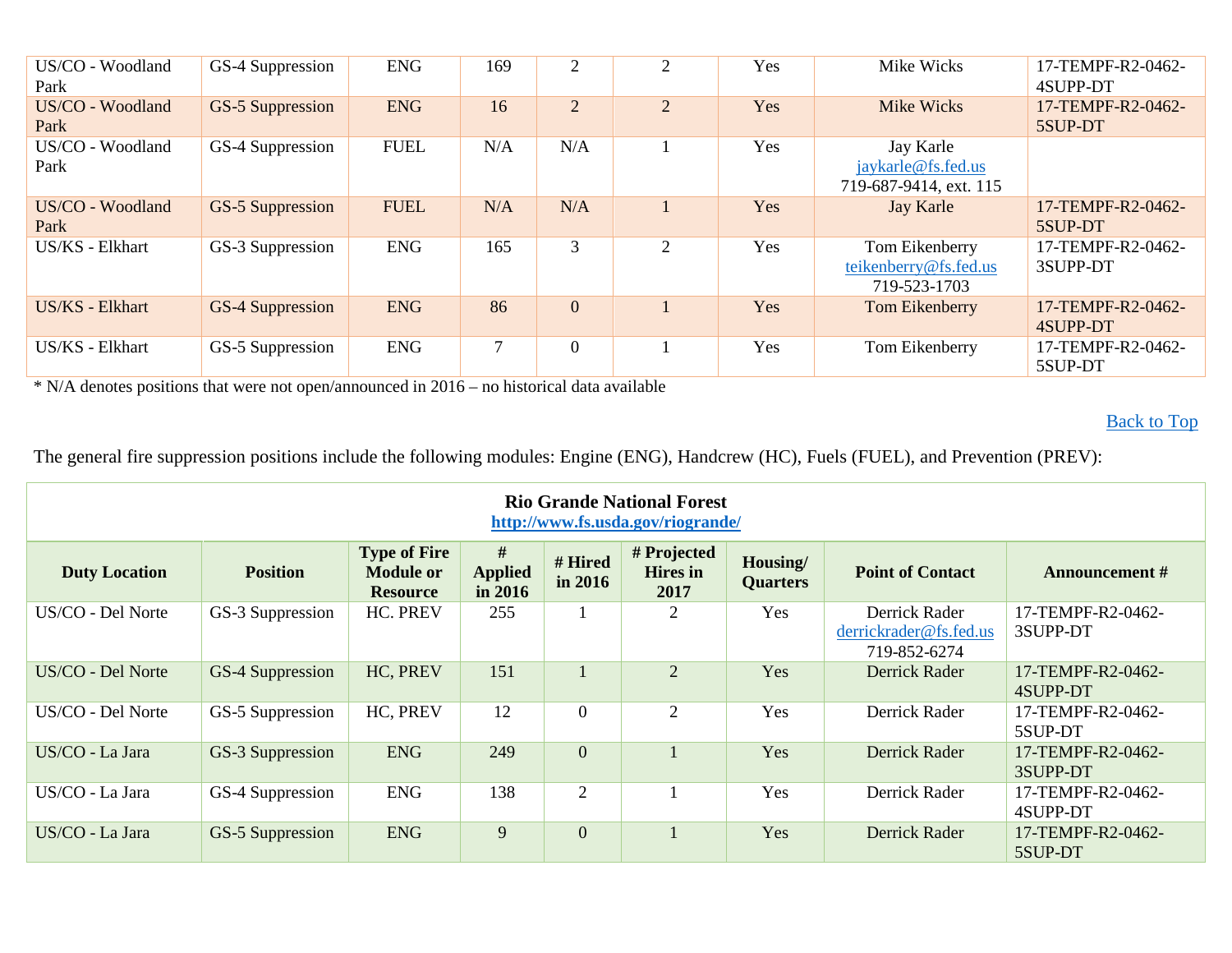| US/CO - Saguache   | GS-3 Suppression        | <b>ENG</b> | 255 |  | Yes | Derrick Rader | 17-TEMPF-R2-0462-<br>3SUPP-DT |
|--------------------|-------------------------|------------|-----|--|-----|---------------|-------------------------------|
| $US/CO - Saguache$ | <b>GS-4 Suppression</b> | <b>ENG</b> | 144 |  | Yes | Derrick Rader | 17-TEMPF-R2-0462-<br>4SUPP-DT |
| $US/CO - Saguache$ | GS-5 Suppression        | ENG        | 10  |  | Yes | Derrick Rader | 17-TEMPF-R2-0462-<br>5SUP-DT  |

[Back to Top](#page-0-0)

<span id="page-7-0"></span>

| <b>San Juan National Forest</b><br>http://www.fs.usda.gov/sanjuan/ |                         |                                                                      |                                |                    |                                        |                                   |                                                              |                                      |  |  |  |
|--------------------------------------------------------------------|-------------------------|----------------------------------------------------------------------|--------------------------------|--------------------|----------------------------------------|-----------------------------------|--------------------------------------------------------------|--------------------------------------|--|--|--|
| <b>Duty Location</b>                                               | <b>Position</b>         | <b>Type of</b><br><b>Fire</b><br><b>Module or</b><br><b>Resource</b> | #<br><b>Applied</b><br>in 2016 | # Hired<br>in 2016 | # Projected<br><b>Hires</b> in<br>2017 | <b>Housing</b><br><b>Quarters</b> | <b>Point of Contact</b>                                      | <b>Announcement #</b>                |  |  |  |
| US/CO - Bayfield                                                   | GS-3 Suppression        | ENG, HC                                                              | N/A                            | N/A                | 3                                      | Yes                               | Chris Tipton<br>ctipton@fs.fed.us<br>970-884-1427            | 17-TEMPF-R2-0462-<br>3SUPP-DT        |  |  |  |
| US/CO - Bayfield                                                   | <b>GS-4 Suppression</b> | ENG, HC                                                              | N/A                            | N/A                | $\overline{7}$                         | Yes                               | <b>Chris Tipton</b>                                          | 17-TEMPF-R2-0462-<br><b>4SUPP-DT</b> |  |  |  |
| US/CO - Bayfield                                                   | GS-5 Suppression        | ENG, HC                                                              | 21                             | $\overline{2}$     | $\overline{7}$                         | Yes                               | Chris Tipton                                                 | 17-TEMPF-R2-0462-<br>5SUP-DT         |  |  |  |
| <b>US/CO - Dolores</b>                                             | <b>GS-3 Suppression</b> | <b>ENG</b>                                                           | 268                            | $\mathbf{1}$       | 3                                      | Yes                               | <b>Patrick Seekins</b><br>pseekins@fs.fed.us<br>970-882-6836 | 17-TEMPF-R2-0462-<br>3SUPP-DT        |  |  |  |
| US/CO - Dolores                                                    | GS-4 Suppression        | <b>ENG</b>                                                           | 157                            | $\mathbf{1}$       | 3                                      | Yes                               | <b>Patrick Seekins</b>                                       | 17-TEMPF-R2-0462-<br>4SUPP-DT        |  |  |  |
| <b>US/CO - Dolores</b>                                             | <b>GS-5 Suppression</b> | <b>ENG</b>                                                           | 12                             | $\overline{0}$     | $\overline{3}$                         | Yes                               | <b>Patrick Seekins</b>                                       | 17-TEMPF-R2-0462-<br>5SUP-DT         |  |  |  |
| US/CO - Dolores                                                    | GS-5 Lookout            | Fire Lookout                                                         | 33                             | $\mathbf{1}$       | $\mathbf{1}$                           | N <sub>o</sub>                    | <b>Patrick Seekins</b>                                       | 17-TEMPF-R2-0462-<br>5FTLOO-DT       |  |  |  |
| $US/CO - Dolores$                                                  | GS-4 Timber Prep        | Timber                                                               | N/A                            | N/A                |                                        | Yes                               | Kevin McAlpin<br>kmcalpin@fs.fed.us<br>970-882-6865          | 17-TEMP-R2-0462-<br>4TSP-DT          |  |  |  |
| US/CO - Dolores                                                    | GS-5 Timber Prep        | Timber                                                               | N/A                            | N/A                | $\mathbf{1}$                           | Yes                               | Kevin McAlpin                                                | 17-TEMP-R2-0462-<br>5TSP-DT          |  |  |  |
| US/CO - Dolores                                                    | GS-6 Timber Prep        | Timber                                                               | N/A                            | N/A                | $\mathbf{1}$                           | Yes                               | Kevin McAlpin                                                | 17-TEMP-R2-0462-<br>6TSP-DT          |  |  |  |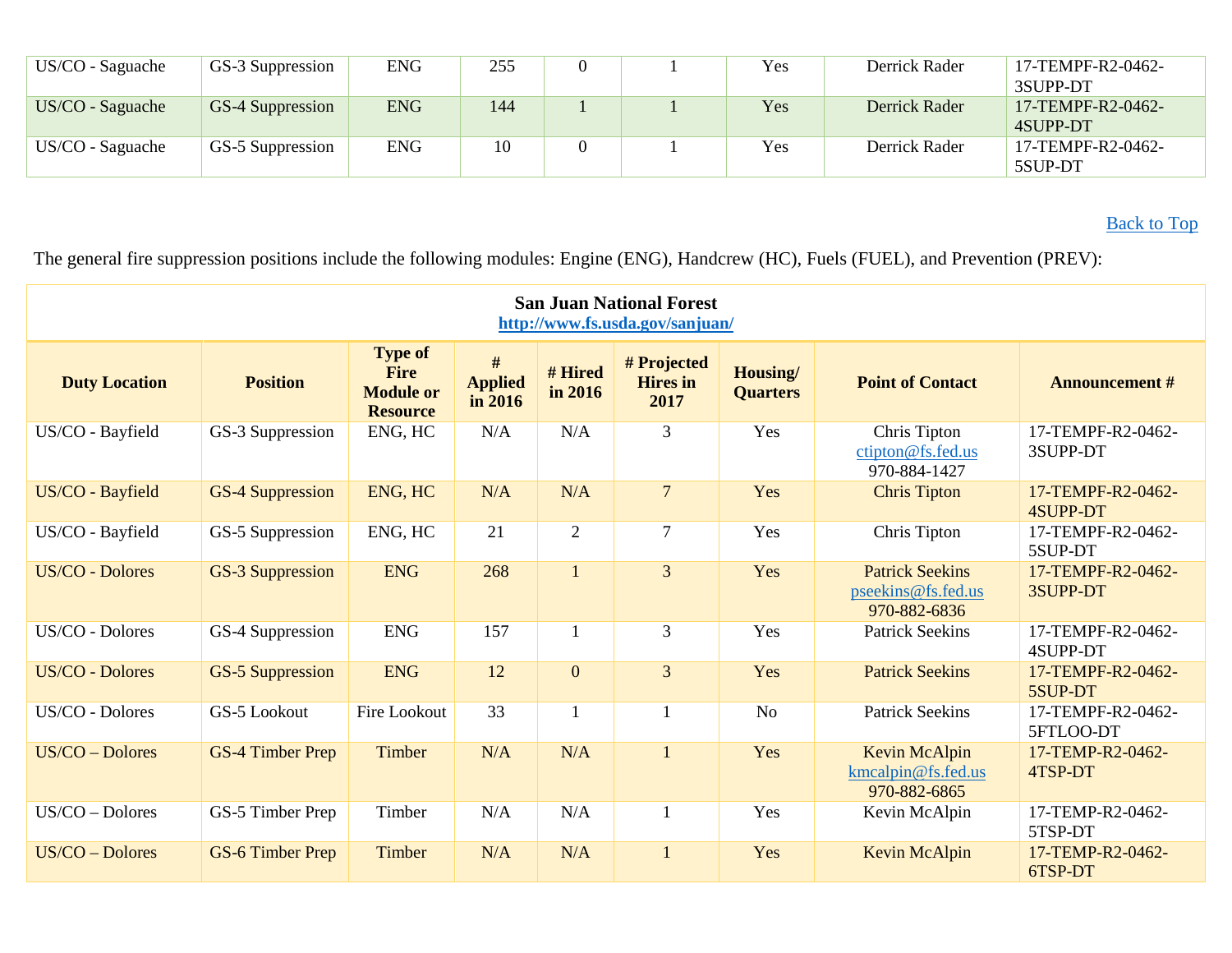| US/CO - Durango                  | GS-4 Dispatch           | Dispatch        | 7              |                |                | No             | <b>Justin Moore</b><br>justindmoore@fs.fed.us<br>970-385-1337  | 17-TEMPF-R2-0462-<br>4DIS-DT  |
|----------------------------------|-------------------------|-----------------|----------------|----------------|----------------|----------------|----------------------------------------------------------------|-------------------------------|
| US/CO - Durango                  | <b>GS-5 Dispatcher</b>  | <b>Dispatch</b> | $\overline{2}$ | $\overline{0}$ |                | N <sub>o</sub> | <b>Justin Moore</b>                                            | 17-TEMPF-R2-0462-<br>5DIS-DT  |
| US/CO - Durango                  | GS-5 Tanker Base        | Dispatch        | 6              |                |                | No             | Jarren Flinders<br>jarrenlflinders@fs.fed.us<br>970-375-3334   | 17-TEMPF-R2-0462-<br>5AIR-DT  |
| US/CO - Pagosa<br><b>Springs</b> | <b>GS-3 Suppression</b> | ENG, HC         | N/A            | N/A            | $\overline{3}$ | Yes            | <b>Steve Hentschel</b><br>shentschel@fs.fed.us<br>970-264-1536 | 17-TEMPF-R2-0462-<br>3SUPP-DT |
| US/CO - Pagosa<br><b>Springs</b> | GS-4 Suppression        | ENG, HC         | 180            | $\overline{4}$ | $\overline{7}$ | Yes            | <b>Steve Hentschel</b>                                         | 17-TEMPF-R2-0462-<br>4SUPP-DT |
| US/CO - Pagosa<br><b>Springs</b> | <b>GS-5 Suppression</b> | ENG, HC         | 20             | $\mathbf{0}$   | $\overline{7}$ | N <sub>o</sub> | <b>Steve Hentschel</b>                                         | 17-TEMPF-R2-0462-<br>5SUP-DT  |
| US/CO - Pagosa<br><b>Springs</b> | GS-3 Forestry Aid       | Timber          | N/A            | N/A            |                | Yes            | Tim Leishman<br>timothyleishman@fs.fed.us<br>970-264-1510      | 17-TEMP-R2-0462-<br>3AID-DT   |
| US/CO - Pagosa<br><b>Springs</b> | <b>GS-4 Timber Prep</b> | Timber          | N/A            | N/A            |                | Yes            | <b>Tim Leishman</b>                                            | 17-TEMP-R2-0462-<br>4TSP-DT   |
| US/CO - Pagosa<br><b>Springs</b> | GS-5 Timber Prep        | Timber          | N/A            | N/A            |                | Yes            | Tim Leishman                                                   | 17-TEMP-R2-0462-<br>5TSP-DT   |

### [Back to Top](#page-0-0)

<span id="page-8-0"></span>

| <b>White River National Forest</b><br>http://www.fs.usda.gov/whiteriver/ |                  |                                                            |                                |                    |                                        |                             |                                                    |                               |  |  |
|--------------------------------------------------------------------------|------------------|------------------------------------------------------------|--------------------------------|--------------------|----------------------------------------|-----------------------------|----------------------------------------------------|-------------------------------|--|--|
| <b>Duty Location</b>                                                     | <b>Position</b>  | <b>Type of Fire</b><br><b>Module or</b><br><b>Resource</b> | #<br><b>Applied</b><br>in 2016 | # Hired<br>in 2016 | # Projected<br><b>Hires</b> in<br>2017 | Housing/<br><b>Quarters</b> | <b>Point of Contact</b>                            | <b>Announcement</b> #         |  |  |
| US/CO - Eagle                                                            | GS-3 Suppression | <b>ENG</b>                                                 | 285                            | $\boldsymbol{0}$   | 3                                      | Yes                         | Justin Conrad<br>jconrad@fs.fed.us<br>970-328-5940 | 17-TEMPF-R2-0462-<br>3SUPP-DT |  |  |
| US/CO - Eagle                                                            | GS-4 Suppression | <b>ENG</b>                                                 | 169                            | $\overline{0}$     | 3                                      | Yes                         | Justin Conrad                                      | 17-TEMPF-R2-0462-<br>4SUPP-DT |  |  |
| US/CO - Eagle                                                            | GS-5 Suppression | <b>ENG</b>                                                 | 22                             | $\overline{0}$     | 3                                      | Yes                         | Justin Conrad                                      | 17-TEMPF-R2-0462-<br>5SUP-DT  |  |  |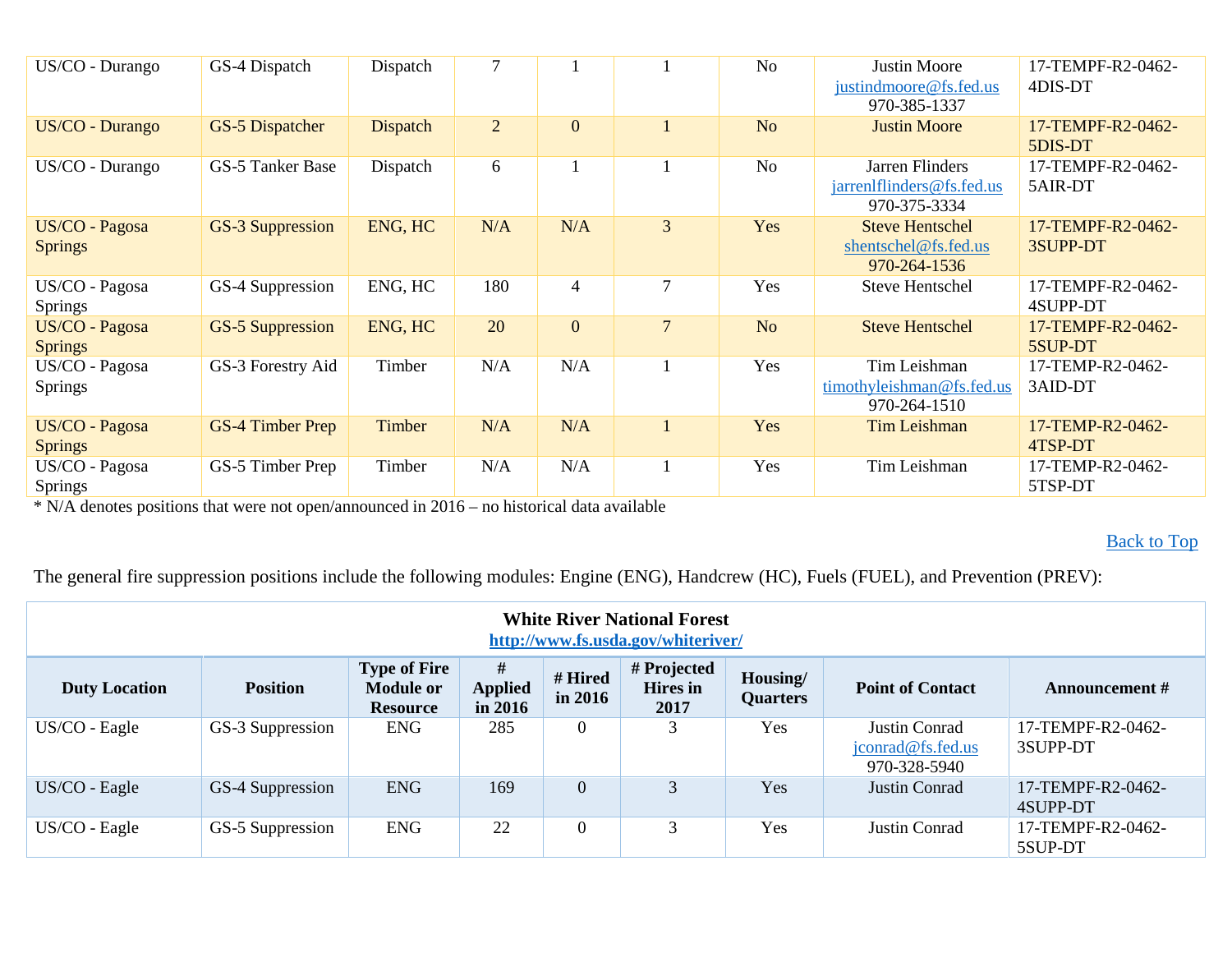| US/CO - Grand<br>Junction | GS-4 Logistics<br>Dispatcher | Dispatch            | N/A            | N/A              | $\mathbf{1}$ | N <sub>o</sub> | Liz Hahnenberg<br>eahahnenberg@fs.fed.us<br>970-257-4819 | 17-TEMP-R2-2151-<br>4AUT-DT    |
|---------------------------|------------------------------|---------------------|----------------|------------------|--------------|----------------|----------------------------------------------------------|--------------------------------|
| US/CO - Grand<br>Junction | GS-4 Dispatch                | Dispatch            | 6              | $\boldsymbol{0}$ | $\mathbf{1}$ | N <sub>o</sub> | Liz Hahnenberg                                           | 17-TEMPF-R2-0462-<br>4DIS-DT   |
| US/CO - Grand<br>Junction | GS-5 Dispatcher              | Dispatch            | $\overline{2}$ | $\overline{0}$   | $1 - 2$      | N <sub>o</sub> | Liz Hahnenberg                                           | 17-TEMPF-R2-0462-<br>5DIS-DT   |
| US/CO - Grand<br>Junction | GS-7 Dispatcher              | Dispatch            | $\overline{0}$ | $\overline{0}$   | $1 - 2$      | N <sub>o</sub> | Liz Hahnenberg                                           | 17-TEMPF-R2-0462-<br>7FTDIS-DT |
| US/CO - Grand<br>Junction | GS-3 Forestry Aid            |                     | N/A            | N/A              | $\mathbf{1}$ | N <sub>o</sub> | Liz Hahnenberg                                           | 17-TEMP-R2-0462-<br>3AID-DT    |
| US/CO - Minturn           | GS-3 Suppression             | <b>ENG</b>          | 277            | $\boldsymbol{0}$ | $1 - 3$      | Yes            | Justin Conrad                                            | 17-TEMPF-R2-0462-<br>3SUPP-DT  |
| US/CO - Minturn           | GS-4 Suppression             | <b>ENG</b>          | 156            | $\boldsymbol{0}$ | $1 - 3$      | Yes            | Justin Conrad                                            | 17-TEMPF-R2-0462-<br>4SUPP-DT  |
| US/CO - Minturn           | GS-5 Suppression             | <b>ENG</b>          | 14             | $\boldsymbol{0}$ | $1 - 3$      | Yes            | Justin Conrad                                            | 17-TEMPF-R2-0462-<br>5SUP-DT   |
| US/CO - Rifle             | GS-3 Suppression             | ENG, HC             | 284            | $\overline{0}$   | $1 - 3$      | Yes            | Eric Jones<br>ericdjones@fs.fed.us<br>970-625-2872       | 17-TEMPF-R2-0462-<br>3SUPP-DT  |
| US/CO - Rifle             | GS-4 Suppression             | ENG, HC             | 194            | 3                | $2 - 7$      | Yes            | Eric Jones                                               | 17-TEMPF-R2-0462-<br>4SUPP-DT  |
| US/CO - Rifle             | GS-5 Suppression             | ENG, HC             | 22             | $\mathbf{1}$     | $2 - 6$      | Yes            | Eric Jones                                               | 17-TEMPF-R2-0462-<br>5SUP-DT   |
| US/CO - Silverthorne      | GS-3 Suppression             | <b>ENG</b>          | 301            | $\overline{0}$   | $1 - 3$      | Yes            | Justin Conrad<br>jconrad@fs.fed.us<br>970-328-5940       | 17-TEMPF-R2-0462-<br>3SUPP-DT  |
| US/CO - Silverthorne      | GS-4 Suppression             | <b>ENG</b>          | 178            | $\boldsymbol{0}$ | $1 - 3$      | Yes            | Justin Conrad                                            | 17-TEMPF-R2-0462-<br>4SUPP-DT  |
| US/CO - Silverthorne      | GS-5 Suppression             | <b>ENG</b>          | 19             | $\boldsymbol{0}$ | $1 - 3$      | Yes            | Justin Conrad                                            | 17-TEMPF-R2-0462-<br>5SUP-DT   |
| US/CO - Silverthorne      | GS-4 Customer<br>Service Rep | Customer<br>Service | N/A            | N/A              | $\mathbf{1}$ | Yes            | <b>Karen Koons</b><br>kkoons@fs.fed.us<br>970-262-3444   | 17-TEMP-R2-0303-<br>4CUST-DT   |
| US/CO - Silverthorne      | GS-5 Customer<br>Service Rep | Customer<br>Service | N/A            | N/A              | $\mathbf{1}$ | Yes            | Karen Koons                                              | 17-TEMP-R2-0303-<br>5CUST-DT   |

### [Back to Top](#page-0-0)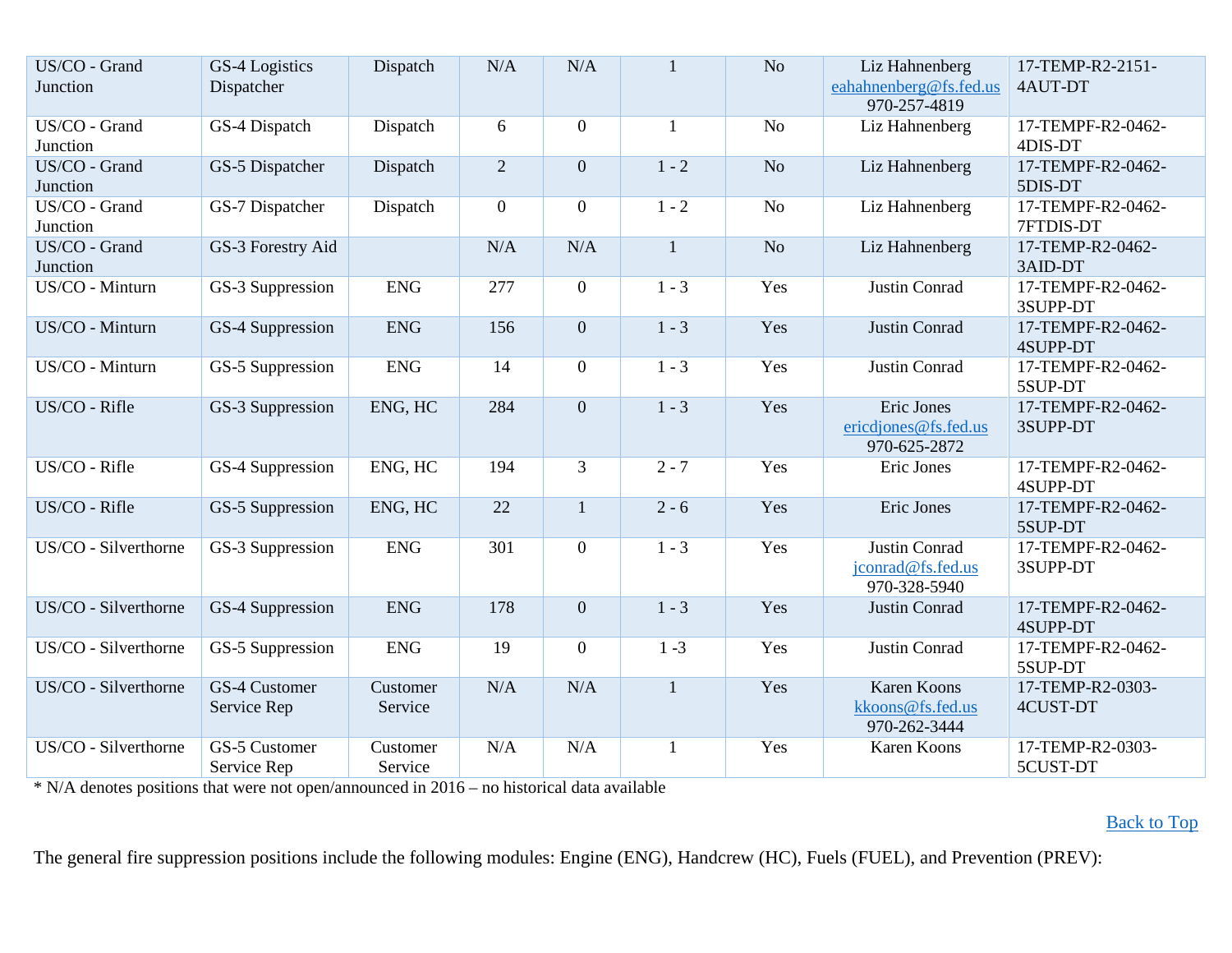<span id="page-10-0"></span>

| Nebraska-Samuel R. McKelvie National Forests and Buffalo Gap, Fort Pierre, and Oglala National Grasslands<br>http://www.fs.usda.gov/nebraska/ |                                     |                                               |                                |                    |                                        |                             |                                                               |                                      |  |  |  |
|-----------------------------------------------------------------------------------------------------------------------------------------------|-------------------------------------|-----------------------------------------------|--------------------------------|--------------------|----------------------------------------|-----------------------------|---------------------------------------------------------------|--------------------------------------|--|--|--|
| <b>Duty Location</b>                                                                                                                          | <b>Position</b>                     | <b>Type of</b><br>Module(s), if<br>applicable | #<br><b>Applied</b><br>in 2016 | # Hired<br>in 2016 | # Projected<br><b>Hires</b> in<br>2017 | Housing/<br><b>Quarters</b> | <b>Point of Contact</b>                                       | <b>Announcement #</b>                |  |  |  |
| US/NE - Chadron                                                                                                                               | GS-3 Suppression                    | <b>ENG</b>                                    | 178                            | $\mathbf{1}$       |                                        | N <sub>o</sub>              | Gary Peterson<br>gpeterson01@fs.fed.us<br>308-430-0391        | 17-TEMPF-R2-0462-<br>3SUPP-DT        |  |  |  |
| US/NE - Chadron                                                                                                                               | <b>GS-4 Suppression</b>             | <b>ENG</b>                                    | 86                             | $\boldsymbol{0}$   | $\mathbf{1}$                           | No                          | <b>Gary Peterson</b>                                          | 17-TEMPF-R2-0462-<br>4SUPP-DT        |  |  |  |
| US/NE - Chadron                                                                                                                               | GS-5 Timber<br><b>Stand Improve</b> | Timber                                        | N/A                            | N/A                | $\mathbf{1}$                           | N <sub>o</sub>              | <b>Todd Butler</b><br>tabutler@fs.fed.us<br>308-430-1722      | 17-TEMP-R2-0462-<br>4TMBR-DT         |  |  |  |
| US/NE - Chadron                                                                                                                               | GS-5 Range                          | Range                                         | N/A                            | N/A                | $\mathbf{1}$                           | N <sub>o</sub>              | <b>Clint Phillips</b><br>ciphillips@fs.fed.us<br>308-432-0300 | 17-TEMP-R2-0455-<br>5RAN-DT          |  |  |  |
| US/NE - Chadron                                                                                                                               | GS-5 Wildlife                       | Wildlife                                      | N/A                            | N/A                | $\mathbf{1}$                           | N <sub>o</sub>              | <b>Todd Butler</b><br>tabutler@fs.fed.us<br>308-430-1722      | 17-TEMP-R2-0404-<br>5WLDL-DT         |  |  |  |
| US/NE - Halsey                                                                                                                                | GS-3 Suppression                    | <b>ENG</b>                                    | N/A                            | N/A                | $\mathbf{1}$                           | Yes                         | <b>Ted Teahon</b><br>tteahon@fs.fed.us<br>308-533-8108        | 17-TEMPF-R2-0462-<br>3SUPP-DT        |  |  |  |
| US/NE - Halsey                                                                                                                                | GS-4 Suppression                    | <b>ENG</b>                                    | 84                             | $\mathbf{1}$       |                                        | Yes                         | Ted Teahon                                                    | 17-TEMPF-R2-0462-<br>4SUPP-DT        |  |  |  |
| US/NE - Halsey                                                                                                                                | WG-2 Laborer                        | <b>Tree Nursery</b>                           | N/A                            | N/A                | $\mathbf{1}$                           | N <sub>o</sub>              | <b>Richard Gilbert</b><br>regilbert@fs.fed.us<br>308-533-2257 | 17-TEMP-R2-3502-<br>2LBR-DT          |  |  |  |
| US/SD - Ft. Pierre                                                                                                                            | GS-3 Suppression                    | <b>ENG</b>                                    | N/A                            | N/A                |                                        | N <sub>o</sub>              | <b>Brian Daunt</b><br>bdaunt@fs.fed.us<br>605-745-8202        | 17-TEMPF-R2-0462-<br>3SUPP-DT        |  |  |  |
| US/SD - Ft. Pierre                                                                                                                            | <b>GS-4 Suppression</b>             | <b>ENG</b>                                    | 106                            | $\mathbf{1}$       | $\mathbf{1}$                           | N <sub>o</sub>              | <b>Brian Daunt</b>                                            | 17-TEMPF-R2-0462-<br>4SUPP-DT        |  |  |  |
| US/SD - Hot Springs                                                                                                                           | GS-3 Suppression                    | <b>ENG</b>                                    | 208                            | $\overline{0}$     |                                        | Yes                         | <b>Brian Daunt</b>                                            | 17-TEMPF-R2-0462-<br>3SUPP-DT        |  |  |  |
| <b>US/SD - Hot Springs</b>                                                                                                                    | GS-4 Suppression                    | <b>ENG</b>                                    | N/A                            | N/A                | 1                                      | Yes                         | <b>Brian Daunt</b>                                            | 17-TEMPF-R2-0462-<br><b>4SUPP-DT</b> |  |  |  |
| US/SD - Hot Springs                                                                                                                           | GS-5 Suppression                    | <b>ENG</b>                                    | 10                             | $\mathbf{1}$       |                                        | Yes                         | <b>Brian Daunt</b>                                            | 17-TEMPF-R2-0462-<br>5SUP-DT         |  |  |  |
| US/SD - Wall                                                                                                                                  | GS-3 Suppression                    | <b>ENG</b>                                    | 191                            | $\mathbf{1}$       | $\mathbf{1}$                           | Yes                         | <b>Brian Daunt</b>                                            | 17-TEMPF-R2-0462-<br>3SUPP-DT        |  |  |  |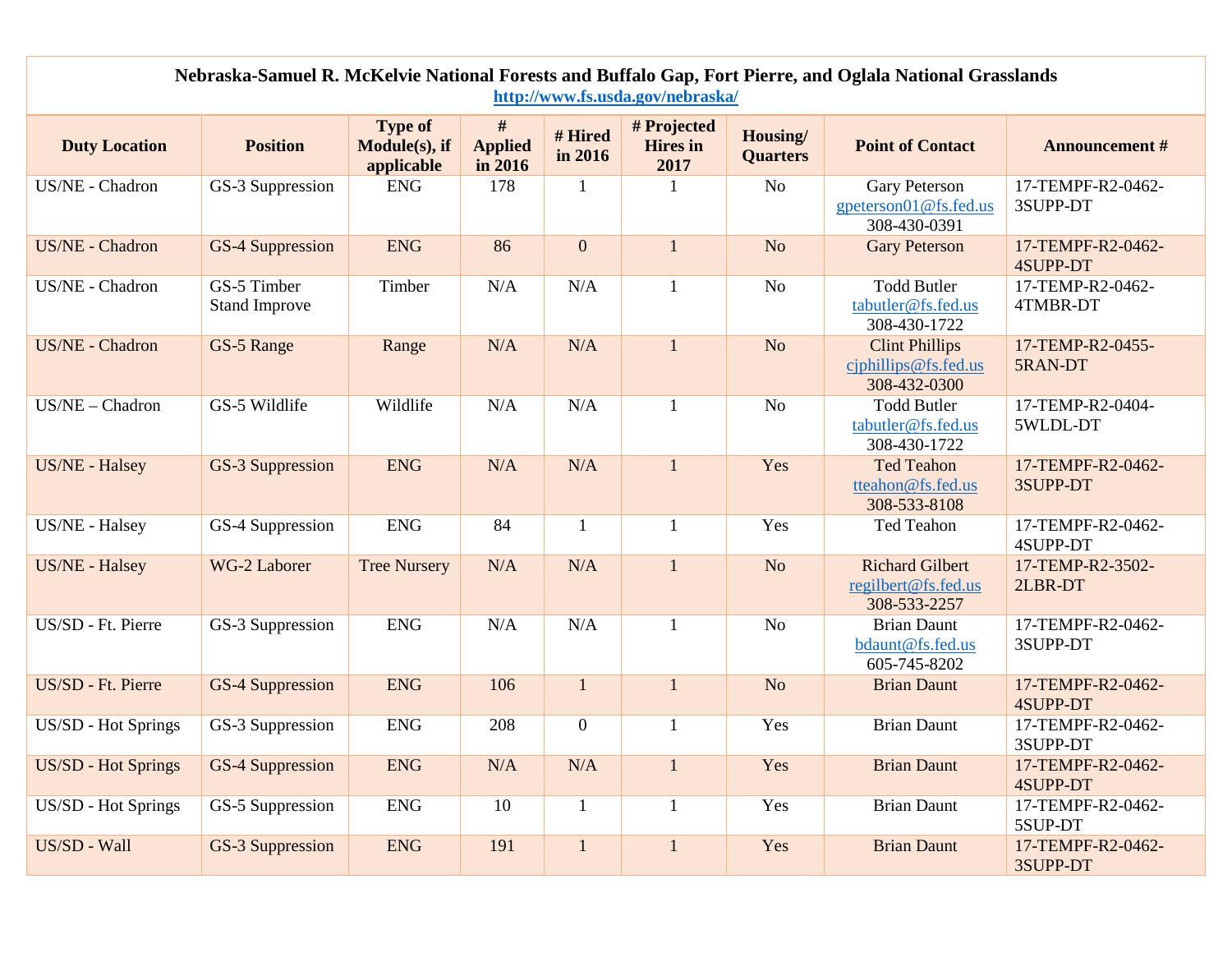| US/SD - Wall   | GS-4 Suppression        | <b>ENG</b>         | 101 |     | Yes        | <b>Brian Daunt</b>                                 | 17-TEMPF-R2-0462-<br>4SUPP-DT |
|----------------|-------------------------|--------------------|-----|-----|------------|----------------------------------------------------|-------------------------------|
| $US/SD - Wall$ | GS-3 Park Ranger        | Park Ranger        | N/A | N/A | <b>Yes</b> | Dennis Kuhnel<br>dkuhnel@fs.fed.us<br>605-279-2125 | 17-TEMP-R2-0025-<br>3PRAN-DT  |
| $US/SD - Wall$ | GS-4 Park Ranger        | Park Ranger        | N/A | N/A | <b>Yes</b> | Dennis Kuhnel                                      | 17-TEMP-R2-0025-<br>4PRA-DT   |
| $US/SD - Wall$ | <b>GS-5 Park Ranger</b> | <b>Park Ranger</b> | N/A | N/A | Yes        | Dennis Kuhnel                                      | 17-TEMP-R2-0025-<br>5PARK-DT  |
| $US/SD - Wall$ | GS-6 Recreation         | Recreation         | N/A | N/A | Yes        | Dennis Kuhnel                                      | 17-TEMP-R2-0462-<br>6REC-DT   |

[Back to Top](#page-0-0)

<span id="page-11-0"></span>

| <b>Black Hills National Forest</b><br>http://www.fs.usda.gov/blackhills/ |                  |                                                            |                                |                    |                                        |                             |                                                   |                               |  |  |  |
|--------------------------------------------------------------------------|------------------|------------------------------------------------------------|--------------------------------|--------------------|----------------------------------------|-----------------------------|---------------------------------------------------|-------------------------------|--|--|--|
| <b>Duty Location</b>                                                     | <b>Position</b>  | <b>Type of Fire</b><br><b>Module or</b><br><b>Resource</b> | #<br><b>Applied</b><br>in 2016 | # Hired<br>in 2016 | # Projected<br><b>Hires</b> in<br>2017 | Housing/<br><b>Quarters</b> | <b>Point of Contact</b>                           | <b>Announcement #</b>         |  |  |  |
| US/SD - Custer                                                           | GS-3 Suppression | <b>ENG</b>                                                 | 213                            | 8                  | 3                                      | Yes                         | Jason Virtue<br>jvirtue@fs.fed.us<br>605-673-9261 | 17-TEMPF-R2-0462-<br>3SUPP-DT |  |  |  |
| US/SD - Custer                                                           | GS-4 Suppression | <b>ENG</b>                                                 | 147                            | 9                  | $\overline{2}$                         | Yes                         | <b>Jason Virtue</b>                               | 17-TEMPF-R2-0462-<br>4SUPP-DT |  |  |  |
| US/SD - Custer                                                           | GS-5 Suppression | <b>ENG</b>                                                 | 20                             | $\overline{2}$     | $\mathfrak{2}$                         | Yes                         | <b>Jason Virtue</b>                               | 17-TEMPF-R2-0462-<br>5SUP-DT  |  |  |  |
| US/SD - Hill City                                                        | GS-3 Suppression | <b>ENG</b>                                                 | 204                            | $\overline{2}$     | $\overline{2}$                         | Yes                         | <b>Jason Virtue</b>                               | 17-TEMPF-R2-0462-<br>3SUPP-DT |  |  |  |
| US/SD - Hill City                                                        | GS-4 Suppression | <b>ENG</b>                                                 | 108                            |                    | $\overline{2}$                         | Yes                         | <b>Jason Virtue</b>                               | 17-TEMPF-R2-0462-<br>4SUPP-DT |  |  |  |
| US/SD - Hill City                                                        | GS-5 Suppression | <b>ENG</b>                                                 | 10                             |                    | $\overline{2}$                         | Yes                         | <b>Jason Virtue</b>                               | 17-TEMPF-R2-0462-<br>5SUP-DT  |  |  |  |
| US/SD - Nemo                                                             | GS-4 Suppression | HC                                                         | N/A                            | N/A                |                                        | Yes                         | <b>Jason Virtue</b>                               | 17-TEMPF-R2-0462-<br>4SUPP-DT |  |  |  |
| US/SD - Nemo                                                             | GS-5 Suppression | HC                                                         | 6                              |                    |                                        | Yes                         | <b>Jason Virtue</b>                               | 17-TEMPF-R2-0462-<br>5SUP-DT  |  |  |  |
| US/SD - Rapid City                                                       | GS-3 Suppression | <b>ENG</b>                                                 | 219                            | $\overline{2}$     | $\overline{2}$                         | Yes                         | <b>Jason Virtue</b>                               | 17-TEMPF-R2-0462-<br>3SUPP-DT |  |  |  |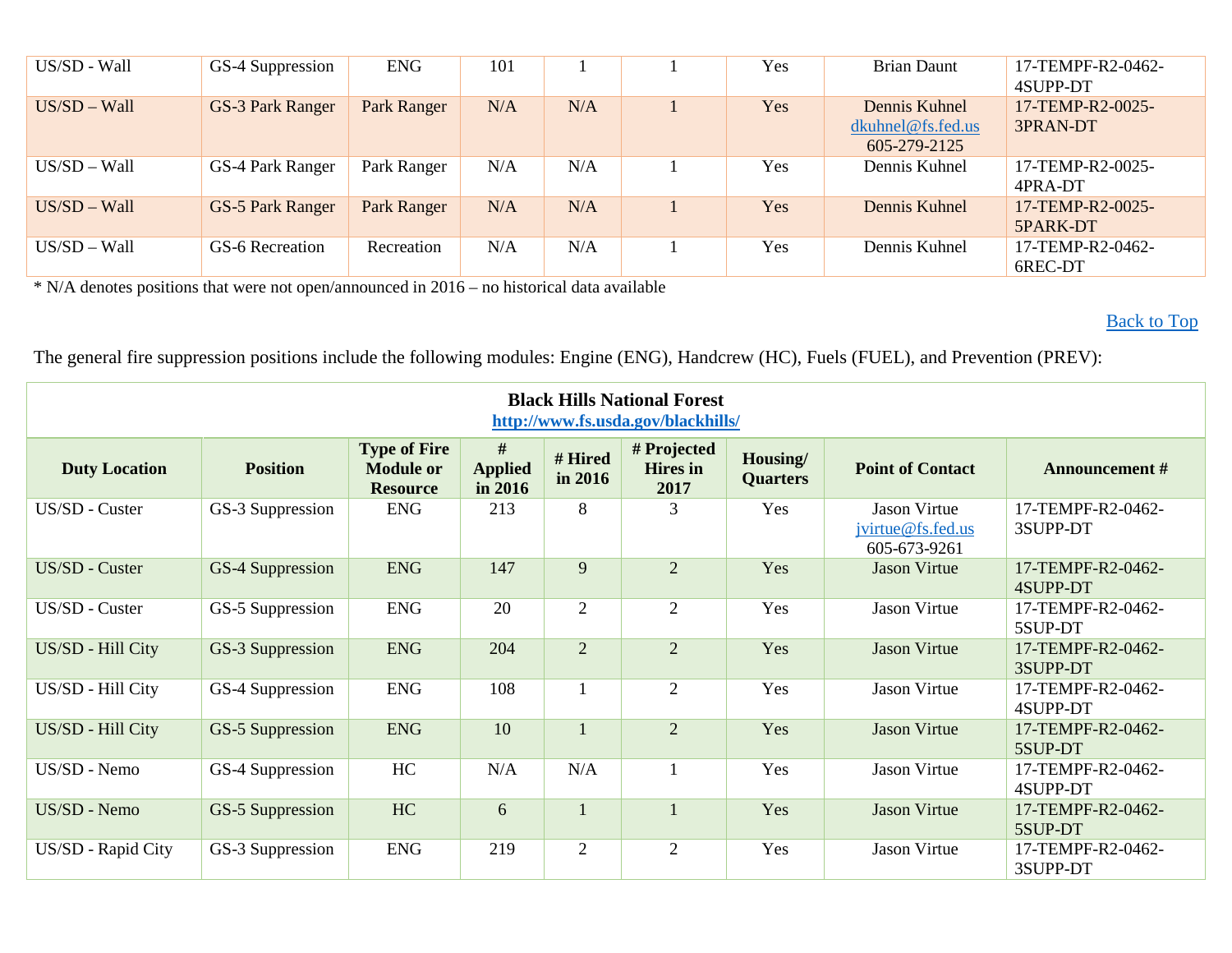| US/SD - Rapid City | GS-4 Suppression             | <b>ENG</b>   | 120             | $\mathbf{1}$     | $\overline{3}$ | Yes             | <b>Jason Virtue</b>                                      | 17-TEMPF-R2-0462-<br><b>4SUPP-DT</b> |
|--------------------|------------------------------|--------------|-----------------|------------------|----------------|-----------------|----------------------------------------------------------|--------------------------------------|
| US/SD - Rapid City | GS-5 Suppression             | <b>ENG</b>   | 10              | $\overline{0}$   | 2              | Yes             | <b>Jason Virtue</b>                                      | 17-TEMPF-R2-0462-<br>5SUP-DT         |
| US/SD - Rapid City | GS-4 Dispatch                | Dispatch     | 5               | $\mathbf{1}$     | $\mathbf{1}$   | $\overline{No}$ | <b>Sheri Fox</b><br>cjfox@fs.fed.us<br>605-399-3199      | 17-TEMPF-R2-0462-<br>4DIS-DT         |
| US/SD - Rapid City | GS-5 Dispatcher              | Dispatch     | $\mathbf{1}$    | $\overline{0}$   | $\mathbf{1}$   | N <sub>o</sub>  | Sheri Fox                                                | 17-TEMPF-R2-0462-<br>5DIS-DT         |
| US/SD - Rapid City | GS-4 Logistics<br>Dispatcher | Dispatch     | 14              | $\mathbf{1}$     | $\mathbf{1}$   | No              | Sheri Fox                                                | 17-TEMP-R2-2151-<br>4AUT-DT          |
| US/SD - Rapid City | GS-5 Logistics<br>Dispatcher | Dispatch     | 11              | $\mathbf{0}$     | $\mathbf{1}$   | N <sub>o</sub>  | Sheri Fox                                                | 17-TEMP-R2-2151-<br>5AED-DT          |
| US/SD - Spearfish  | GS-3 Suppression             | ENG, HC      | 213             | $\overline{7}$   | $\overline{7}$ | No              | <b>Jason Virtue</b><br>jvirtue@fs.fed.us<br>605-673-9261 | 17-TEMPF-R2-0462-<br>3SUPP-DT        |
| US/SD - Spearfish  | GS-4 Suppression             | ENG, HC      | 121             | $\overline{3}$   | $\overline{4}$ | N <sub>o</sub>  | <b>Jason Virtue</b>                                      | 17-TEMPF-R2-0462-<br>4SUPP-DT        |
| US/SD - Spearfish  | GS-5 Suppression             | ENG, HC      | 8               | $\boldsymbol{0}$ | $\overline{2}$ | No              | <b>Jason Virtue</b>                                      | 17-TEMPF-R2-0462-<br>5SUP-DT         |
| US/SD - Spearfish  | GS-4 Lookout                 | Fire Lookout | 25              | $\overline{0}$   | $\mathbf{1}$   | N <sub>o</sub>  | Jason virtue                                             | 17-TEMP-R2-0462-<br>4FTLOO-DT        |
| US/WY - Newcastle  | GS-3 Suppression             | <b>ENG</b>   | 236             | $\overline{4}$   | $\overline{3}$ | Yes             | <b>Jason Virtue</b>                                      | 17-TEMPF-R2-0462-<br>3SUPP-DT        |
| US/WY - Newcastle  | GS-4 Suppression             | <b>ENG</b>   | 123             | $\overline{3}$   | 2              | Yes             | Jason Virtue                                             | 17-TEMPF-R2-0462-<br>4SUPP-DT        |
| US/WY - Newcastle  | GS-5 Suppression             | <b>ENG</b>   | 11              | $\mathbf{1}$     | $\overline{2}$ | Yes             | <b>Jason Virtue</b>                                      | 17-TEMPF-R2-0462-<br>5SUP-DT         |
| US/WY - Newcastle  | GS-4 Lookout                 | Fire Lookout | $\overline{23}$ | $\overline{0}$   | 1              | Yes             | <b>Jason Virtue</b>                                      | 17-TEMP-R2-0462-<br>4FTLOO-DT        |
| US/WY - Sundance   | GS-3 Suppression             | ENG, HC      | 244             | $\overline{3}$   | 8              | Yes             | <b>Jason Virtue</b>                                      | 17-TEMPF-R2-0462-<br>3SUPP-DT        |
| US/WY - Sundance   | GS-4 Suppression             | ENG, HC      | 131             | $\overline{3}$   | $\overline{4}$ | Yes             | <b>Jason Virtue</b>                                      | 17-TEMPF-R2-0462-<br>4SUPP-DT        |
| US/WY - Sundance   | GS-5 Suppression             | ENG, HC      | 12              | $\boldsymbol{0}$ | $\overline{3}$ | Yes             | <b>Jason Virtue</b>                                      | 17-TEMPF-R2-0462-<br>5SUP-DT         |
| US/WY - Sundance   | GS-9 Hydrology               | Hydrology    | N/A             | N/A              | $\mathbf{1}$   | Yes             | Melissa Dempsey<br>mdempsey@fs.fed.us<br>605-642-4622    | 17-TEMP-R2-1315-<br>9HYDR-DT         |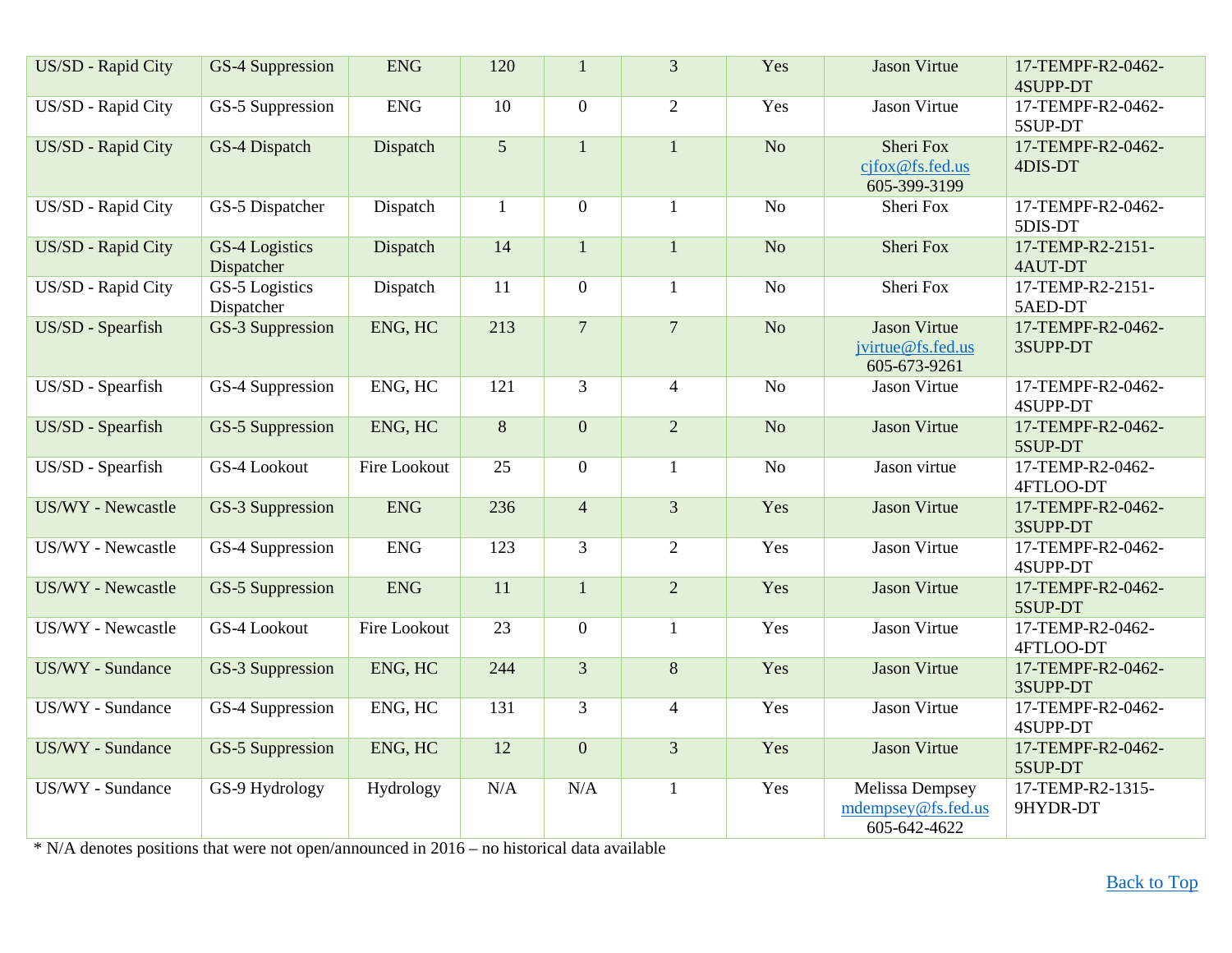<span id="page-13-0"></span>

| <b>Bighorn National Forest</b><br>http://www.fs.usda.gov/bighorn/ |                         |                                                            |                                |                    |                                        |                             |                                                                   |                                      |  |  |  |
|-------------------------------------------------------------------|-------------------------|------------------------------------------------------------|--------------------------------|--------------------|----------------------------------------|-----------------------------|-------------------------------------------------------------------|--------------------------------------|--|--|--|
| <b>Duty Location</b>                                              | <b>Position</b>         | <b>Type of Fire</b><br><b>Module or</b><br><b>Resource</b> | #<br><b>Applied</b><br>in 2016 | # Hired<br>in 2016 | # Projected<br><b>Hires</b> in<br>2017 | Housing/<br><b>Quarters</b> | <b>Point of Contact</b>                                           | <b>Announcement #</b>                |  |  |  |
| US/WY - Buffalo                                                   | GS-3 Suppression        | ENG, HC                                                    | 257                            | $\boldsymbol{0}$   |                                        | Yes                         | <b>Curtis Rasmuson</b><br>crasmuson@fs.fed.us<br>307-684-4644     | 17-TEMPF-R2-0462-<br>3SUPP-DT        |  |  |  |
| US/WY - Buffalo                                                   | <b>GS-4 Suppression</b> | ENG, HC                                                    | 149                            | $\overline{2}$     | $\overline{4}$                         | Yes                         | <b>Curtis Rasmuson</b>                                            | 17-TEMPF-R2-0462-<br>4SUPP-DT        |  |  |  |
| US/WY - Buffalo                                                   | GS-5 Suppression        | ENG, HC                                                    | 12                             | $\boldsymbol{0}$   | $\overline{2}$                         | Yes                         | Curtis Rasmuson                                                   | 17-TEMPF-R2-0462-<br>5SUP-DT         |  |  |  |
| US/WY - Greybull                                                  | GS-3 Suppression        | ENG, HC                                                    | 245                            | $\overline{3}$     | $\overline{2}$                         | Yes                         | <b>Marvin Matthiesen</b><br>mmatthiesen@fs.fed.us<br>307-548-5313 | 17-TEMPF-R2-0462-<br>3SUPP-DT        |  |  |  |
| US/WY - Greybull                                                  | GS-4 Suppression        | ENG, HC                                                    | 167                            | 8                  | $\overline{2}$                         | Yes                         | <b>Marvin Matthiesen</b>                                          | 17-TEMPF-R2-0462-<br>4SUPP-DT        |  |  |  |
| US/WY - Greybull                                                  | <b>GS-5 Suppression</b> | ENG, HC                                                    | 18                             | $\mathbf{0}$       | $\overline{2}$                         | Yes                         | <b>Marvin Matthiesen</b>                                          | 17-TEMPF-R2-0462-<br>5SUP-DT         |  |  |  |
| US/WY - Sheridan                                                  | GS-3 Suppression        | ENG, HC                                                    | 252                            | $\overline{2}$     | $\mathfrak{2}$                         | Yes                         | Kevin Hillard<br>khillard@fs.fed.us<br>307-674-2691               | 17-TEMPF-R2-0462-<br>3SUPP-DT        |  |  |  |
| US/WY - Sheridan                                                  | <b>GS-4 Suppression</b> | ENG, HC                                                    | 147                            | $\mathbf{1}$       | $\overline{2}$                         | Yes                         | <b>Kevin Hillard</b>                                              | 17-TEMPF-R2-0462-<br><b>4SUPP-DT</b> |  |  |  |
| US/WY - Sheridan                                                  | GS-5 Suppression        | ENG, HC                                                    | 13                             | $\boldsymbol{0}$   | $\overline{2}$                         | Yes                         | Kevin Hillard                                                     | 17-TEMPF-R2-0462-<br>5SUP-DT         |  |  |  |

The general fire suppression positions include the following modules: Engine (ENG), Handcrew (HC), Fuels (FUEL), and Prevention (PREV):

## [Back to Top](#page-0-0)

<span id="page-13-1"></span>

| <b>Medicine Bow-Routt National Forests and Thunder Basin National Grassland</b><br>http://www.fs.usda.gov/mbr/                                                     |                                                                                                                                                                                                                                                             |  |  |  |  |  |  |  |  |
|--------------------------------------------------------------------------------------------------------------------------------------------------------------------|-------------------------------------------------------------------------------------------------------------------------------------------------------------------------------------------------------------------------------------------------------------|--|--|--|--|--|--|--|--|
| <b>Duty Location</b>                                                                                                                                               | <b>Type of Fire</b><br>#<br># Projected<br># Hired<br>Housing/<br><b>Module or</b><br><b>Applied</b><br><b>Hires</b> in<br><b>Point of Contact</b><br><b>Position</b><br>Announcement #<br>in 2016<br><b>Quarters</b><br>2017<br>in 2016<br><b>Resource</b> |  |  |  |  |  |  |  |  |
| HC<br>319<br>17-TEMPF-R2-0462-<br>Yes<br>US/CO - Steamboat<br>$\theta$<br>GS-3 Suppression<br>Kevin Thompson<br>kkthompson@fs.fed.us<br><b>Springs</b><br>3SUPP-DT |                                                                                                                                                                                                                                                             |  |  |  |  |  |  |  |  |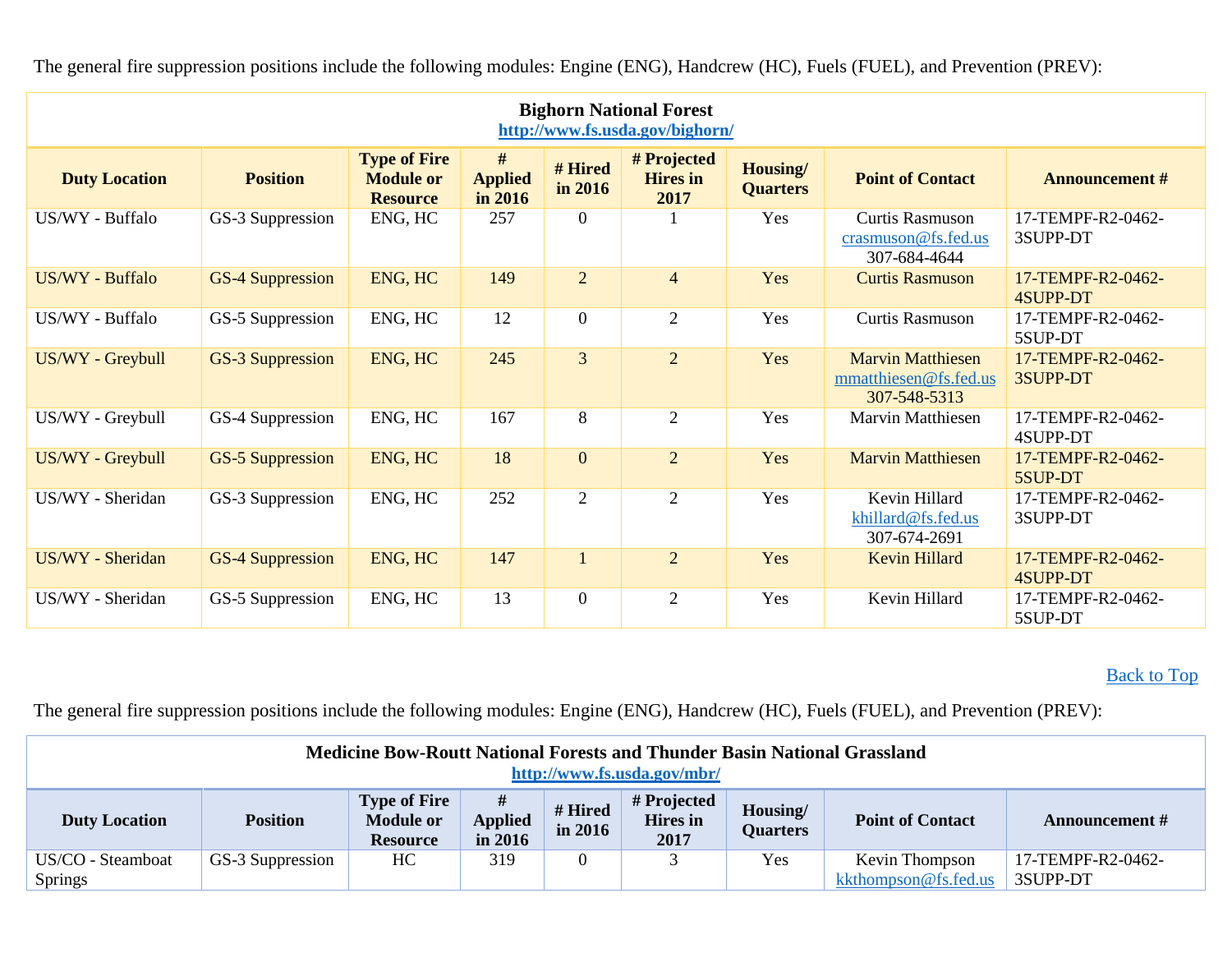|                              |                              |              |     |                  |                |                | 970-638-4170                                            |                               |
|------------------------------|------------------------------|--------------|-----|------------------|----------------|----------------|---------------------------------------------------------|-------------------------------|
| US/CO - Steamboat<br>Springs | GS-4 Suppression             | HC           | 213 | $\overline{3}$   | 3              | Yes            | Kevin Thompson                                          | 17-TEMPF-R2-0462-<br>4SUPP-DT |
| US/CO - Steamboat<br>Springs | GS-5 Suppression             | HC           | 30  | 1                | 3              | Yes            | Kevin Thompson                                          | 17-TEMPF-R2-0462-<br>5SUP-DT  |
| US/CO - Walden               | GS-3 Suppression             | <b>ENG</b>   | 277 | $\boldsymbol{0}$ | $\overline{3}$ | Yes            | <b>Kevin Thompson</b>                                   | 17-TEMPF-R2-0462-<br>3SUPP-DT |
| US/CO - Walden               | GS-4 Suppression             | <b>ENG</b>   | 147 | $\boldsymbol{0}$ | 3              | Yes            | Kevin Thompson                                          | 17-TEMPF-R2-0462-<br>4SUPP-DT |
| US/CO - Walden               | GS-5 Suppression             | <b>ENG</b>   | 12  | $\boldsymbol{0}$ | $\overline{3}$ | Yes            | Kevin Thompson                                          | 17-TEMPF-R2-0462-<br>5SUP-DT  |
| US/CO - Yampa                | GS-3 Suppression             | <b>ENG</b>   | 275 | $\boldsymbol{0}$ | 3              | Yes            | Kevin Thompson                                          | 17-TEMPF-R2-0462-<br>3SUPP-DT |
| US/CO - Yampa                | GS-4 Suppression             | <b>ENG</b>   | 146 | $\mathbf{1}$     | $\overline{3}$ | Yes            | Kevin Thompson                                          | 17-TEMPF-R2-0462-<br>4SUPP-DT |
| US/CO - Yampa                | GS-5 Suppression             | <b>ENG</b>   | 13  | $\boldsymbol{0}$ | $\overline{3}$ | Yes            | Kevin Thompson                                          | 17-TEMPF-R2-0462-<br>5SUP-DT  |
| US/WY - Casper               | GS-4 Dispatcher              | Dispatch     | N/A | N/A              | $\mathbf{1}$   | No             | <b>Jay Miller</b><br>jwmiller@fs.fed.us<br>307-745-2415 | 17-TEMPF-R2-0462-<br>4DIS-DT  |
| US/WY - Casper               | GS-4 Logistics<br>Dispatcher | Dispatch     | N/A | N/A              |                | N <sub>o</sub> | Jay Miller                                              | 17-TEMP-R2-2151-<br>4AUT-DT   |
| US/WY - Casper               | GS-4 Lookout                 | Fire Lookout | N/A | N/A              | $\mathbf{1}$   | No             | Jay Miller                                              | 17-TEMP-R2-0462-<br>4FTLOO-DT |
| US/WY - Douglas              | GS-3 Suppression             | <b>ENG</b>   | 239 | $\overline{2}$   | $\overline{4}$ | Yes            | Chris Rankin<br>carankin@fs.fed.us<br>307-358-7120      | 17-TEMPF-R2-0462-<br>3SUPP-DT |
| US/WY - Douglas              | GS-4 Suppression             | <b>ENG</b>   | 126 | $\overline{2}$   | $\overline{4}$ | Yes            | Chris Rankin                                            | 17-TEMPF-R2-0462-<br>4SUPP-DT |
| US/WY - Douglas              | GS-5 Suppression             | <b>ENG</b>   | 8   | $\boldsymbol{0}$ | $\overline{4}$ | Yes            | Chris Rankin                                            | 17-TEMPF-R2-0462-<br>5SUP-DT  |
| $US/WY - Douglas$            | GS-3 Bio Aid                 | Wildlife     | N/A | N/A              | $\mathbf{1}$   | Yes            | Wendy Magwire<br>wmagwire@fs.fed.us<br>307-745-2412     | 17-TEMP-R2-0404-<br>3BAID-DT  |
| US/WY - Laramie              | GS-3 Suppression             | ENG, HC      | 273 | $\mathbf{1}$     | $\overline{3}$ | Yes            | Jerod Delay<br>jrdelay@fs.fed.us<br>307-745-2497        | 17-TEMPF-R2-0462-<br>3SUPP-DT |
| US/WY - Laramie              | GS-4 Suppression             | ENG, HC      | 158 | $\mathbf{1}$     | $\overline{4}$ | Yes            | Jerod Delay                                             | 17-TEMPF-R2-0462-<br>4SUPP-DT |
| US/WY - Laramie              | GS-5 Suppression             | ENG, HC      | 21  | $\mathbf{1}$     | $\overline{4}$ | Yes            | Jerod Delay                                             | 17-TEMPF-R2-0462-<br>5SUP-DT  |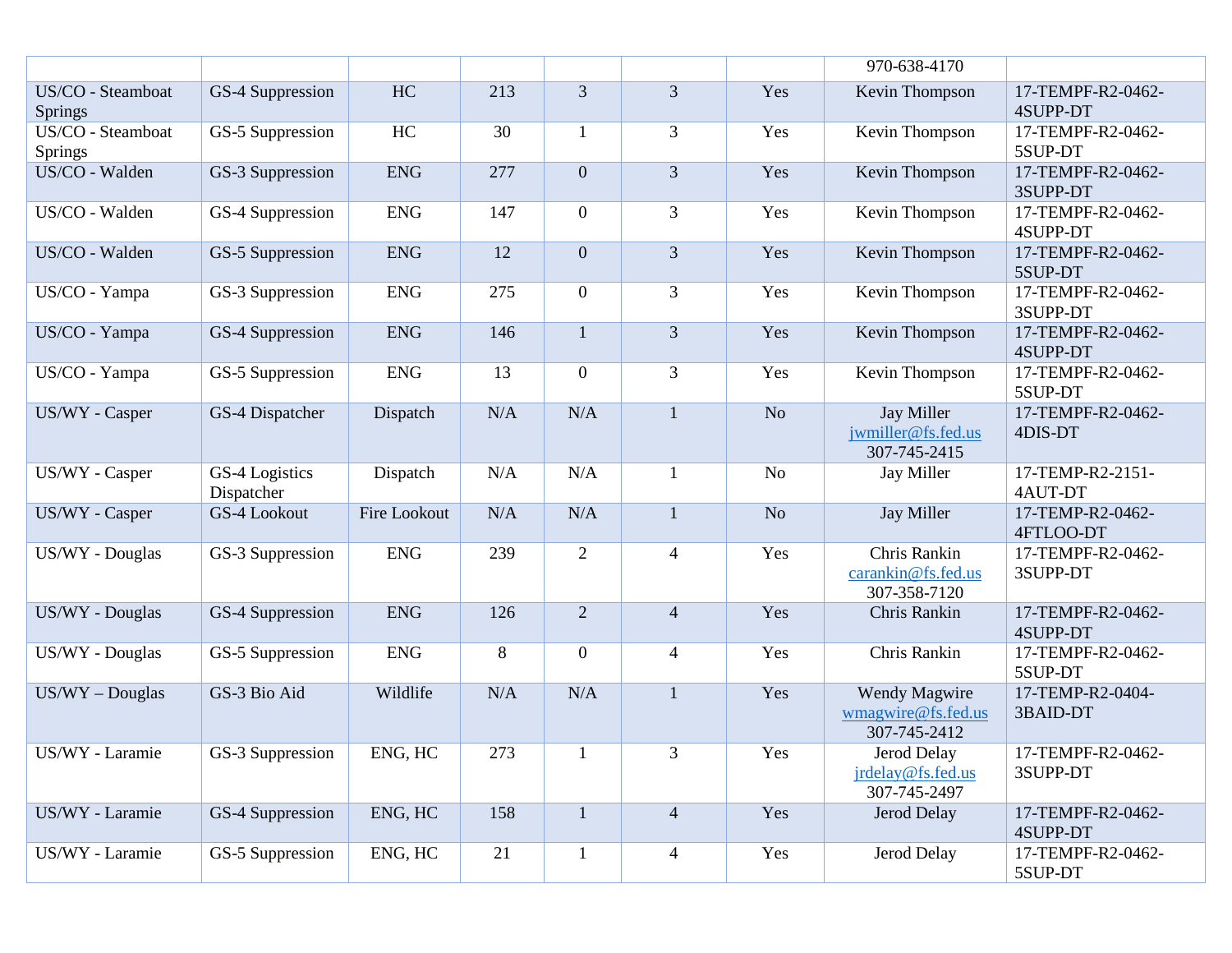| US/WY - Saratoga | GS-3 Suppression | <b>ENG</b> | 247 |  | Yes | Jerod Delay | 17-TEMPF-R2-0462-<br>3SUPP-DT |
|------------------|------------------|------------|-----|--|-----|-------------|-------------------------------|
| US/WY - Saratoga | GS-4 Suppression | <b>ENG</b> | 132 |  | Yes | Jerod Delay | 17-TEMPF-R2-0462-<br>4SUPP-DT |
| US/WY - Saratoga | GS-5 Suppression | <b>ENG</b> | 12  |  | Yes | Jerod Delay | 17-TEMPF-R2-0462-<br>5SUP-DT  |

[Back to Top](#page-0-0)

<span id="page-15-0"></span>

| <b>Shoshone National Forest</b><br>http://www.fs.usda.gov/shoshone/ |                         |                                                            |                                |                    |                                        |                             |                                                        |                               |  |  |  |
|---------------------------------------------------------------------|-------------------------|------------------------------------------------------------|--------------------------------|--------------------|----------------------------------------|-----------------------------|--------------------------------------------------------|-------------------------------|--|--|--|
| <b>Duty Location</b>                                                | <b>Position</b>         | <b>Type of Fire</b><br><b>Module or</b><br><b>Resource</b> | #<br><b>Applied</b><br>in 2016 | # Hired<br>in 2016 | # Projected<br><b>Hires</b> in<br>2017 | Housing/<br><b>Quarters</b> | <b>Point of Contact</b>                                | <b>Announcement #</b>         |  |  |  |
| US/WY - Cody                                                        | GS-3 Suppression        | ENG, FUEL                                                  | 14                             | 3                  | 3                                      | Yes                         | <b>Tim Klukas</b><br>tklukas@fs.fed.us<br>307-358-5206 | 17-TEMPF-R2-0462-<br>3SUPP-DT |  |  |  |
| US/WY - Cody                                                        | <b>GS-4 Suppression</b> | ENG, FUEL                                                  | 158                            | $\overline{4}$     | $\overline{4}$                         | Yes                         | <b>Tim Klukas</b>                                      | 17-TEMPF-R2-0462-<br>4SUPP-DT |  |  |  |
| US/WY - Cody                                                        | GS-5 Suppression        | ENG, FUEL                                                  | 17                             | $\overline{0}$     | $\overline{2}$                         | Yes                         | <b>Tim Klukas</b>                                      | 17-TEMPF-R2-0462-<br>5SUP-DT  |  |  |  |
| US/WY - Dubois                                                      | GS-3 Suppression        | ENG, FUEL                                                  | 13                             | $\overline{0}$     | $\overline{3}$                         | Yes                         | Jay Slagowski<br>jslagowski@fs.fed.us<br>307-455-4156  | 17-TEMPF-R2-0462-<br>3SUPP-DT |  |  |  |
| US/WY - Dubois                                                      | GS-4 Suppression        | ENG, FUEL                                                  | 136                            | $\overline{2}$     | 4                                      | Yes                         | Jay Slagowski                                          | 17-TEMPF-R2-0462-<br>4SUPP-DT |  |  |  |
| US/WY - Dubois                                                      | GS-5 Suppression        | ENG, FUEL                                                  | 13                             |                    | $\overline{2}$                         | Yes                         | Jay Slagowski                                          | 17-TEMPF-R2-0462-<br>5SUP-DT  |  |  |  |
| US/WY - Lander                                                      | GS-3 Suppression        | ENG, FUEL                                                  | 259                            |                    | 3                                      | Yes                         | Jay Slagowski                                          | 17-TEMPF-R2-0462-<br>3SUPP-DT |  |  |  |
| US/WY - Lander                                                      | GS-4 Suppression        | ENG, FUEL                                                  | 156                            | $\overline{0}$     | $\overline{4}$                         | Yes                         | Jay Slagowski                                          | 17-TEMPF-R2-0462-<br>4SUPP-DT |  |  |  |
| US/WY - Lander                                                      | GS-5 Suppression        | ENG, FUEL                                                  | 14                             | $\overline{0}$     | $\overline{2}$                         | Yes                         | Jay Slagowski                                          | 17-TEMPF-R2-0462-<br>5SUP-DT  |  |  |  |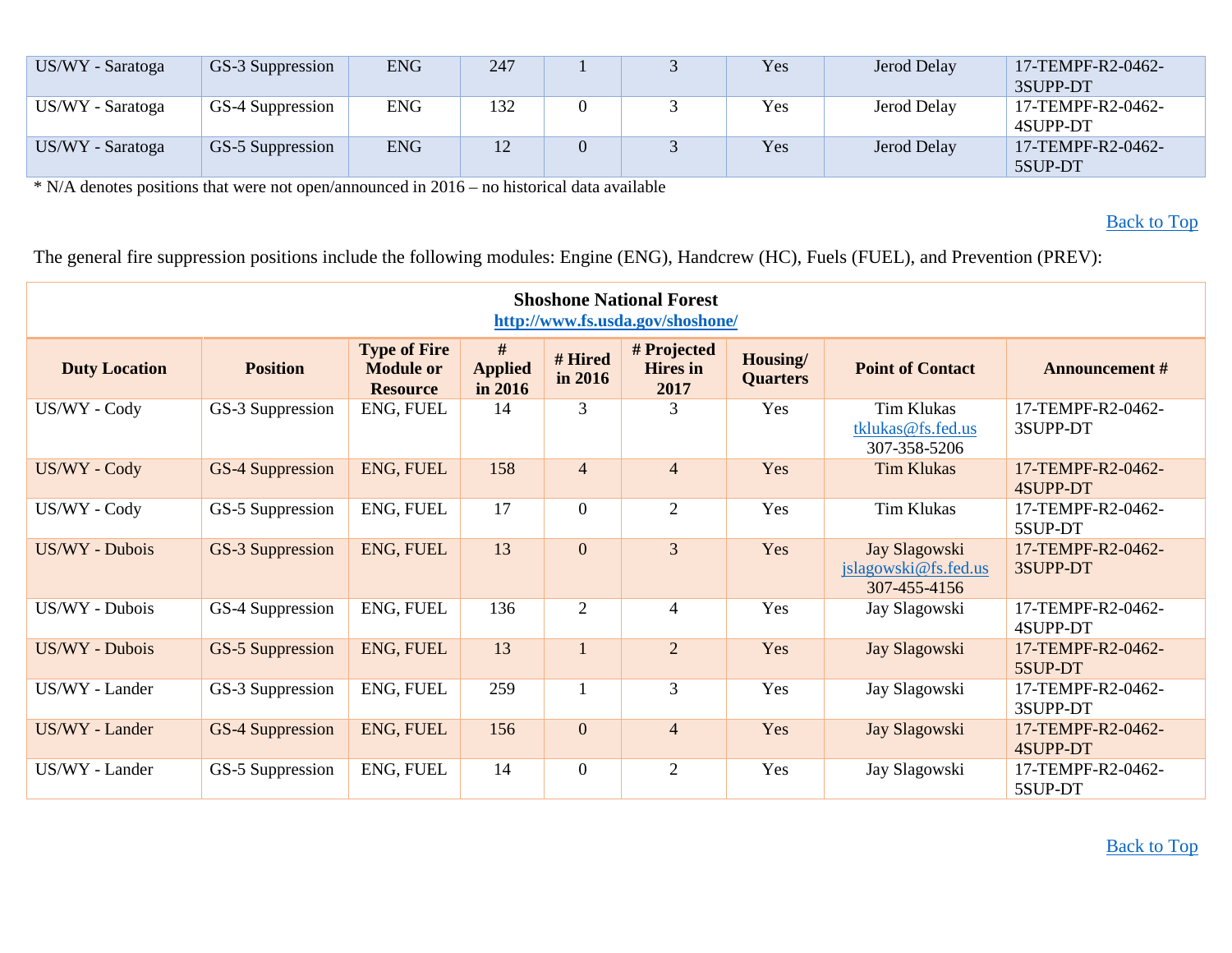**Hotshot and Helitack Crews** are at a limited number of duty locations. These positions were not separated from the other modules during the 2016 hiring, so last year's data regarding number of applicants and hires is not available.

<span id="page-16-0"></span>

|                            | <b>Hotshot Crews</b>        |                        |                            |                                        |                             |                                                                         |                               |  |  |  |  |  |
|----------------------------|-----------------------------|------------------------|----------------------------|----------------------------------------|-----------------------------|-------------------------------------------------------------------------|-------------------------------|--|--|--|--|--|
| <b>Crew</b><br><b>Name</b> | <b>Duty Location</b>        | <b>National Forest</b> | <b>Position</b>            | # Projected<br><b>Hires</b> in<br>2017 | Housing/<br><b>Quarters</b> | <b>Point of Contact</b>                                                 | <b>Announcement #</b>         |  |  |  |  |  |
| San Juan                   | US/CO - Durango             | San Juan               | $GS-4$<br>Hotshot/Handcrew | 4                                      | Yes                         | Jay Godson<br>jsgodson@fs.fed.us<br>970-385-1292                        | 17-TEMPF-R2-0462-<br>4HOTS-DT |  |  |  |  |  |
| San Juan                   | US/CO - Durango             | San Juan               | $GS-5$<br>Hotshot/Handcrew | $\overline{4}$                         | Yes                         | <b>Jay Godson</b>                                                       | 17-TEMPF-R2-0462-<br>5HOTS-DT |  |  |  |  |  |
| Roosevelt                  | US/CO - Fort Collins        | Arapaho-Roosevelt      | $GS-4$<br>Hotshot/Handcrew | 5                                      | Yes                         | <b>Larry Money</b><br>llmoney@fs.fed.us<br>970-419-4433                 | 17-TEMPF-R2-0462-<br>4HOTS-DT |  |  |  |  |  |
| Roosevelt                  | <b>US/CO - Fort Collins</b> | Arapaho-Roosevelt      | $GS-5$<br>Hotshot/Handcrew | $\overline{2}$                         | Yes                         | <b>Larry Money</b><br>llmoney@fs.fed.us<br>970-419-4433                 | 17-TEMPF-R2-0462-<br>5HOTS-DT |  |  |  |  |  |
| Pike                       | US/CO - Monument            | Pike-San Isabel        | GS-3 Suppression           | $\overline{2}$                         | Yes                         | Tom Allbright<br>tallbright@fs.fed.us<br>719-488-1242                   | 17-TEMPF-R2-0462-<br>3SUPP-DT |  |  |  |  |  |
| Pike                       | US/CO - Monument            | Pike-San Isabel        | $GS-4$<br>Hotshot/Handcrew | $\overline{2}$                         | Yes                         | Tom Allbright                                                           | 17-TEMPF-R2-0462-<br>4HOTS-DT |  |  |  |  |  |
| Pike                       | US/CO - Monument            | Pike-San Isabel        | $GS-5$<br>Hotshot/Handcrew | $\overline{3}$                         | Yes                         | Tom Allbright                                                           | 17-TEMPF-R2-0462-<br>5HOTS-DT |  |  |  |  |  |
| Tatanka                    | US/SD - Custer              | <b>Black Hills</b>     | $GS-4$<br>Hotshot/Handcrew | $\overline{4}$                         | Yes                         | <b>Jason Virtue</b><br>jvirtue@fs.fed.us<br>605-673-9261                | 17-TEMPF-R2-0462-<br>4HOTS-DT |  |  |  |  |  |
| Tatanka                    | US/SD - Custer              | <b>Black Hills</b>     | $GS-5$<br>Hotshot/Handcrew | $\mathbf{1}$                           | Yes                         | <b>Jason Virtue</b>                                                     | 17-TEMPF-R2-0462-<br>5HOTS-DT |  |  |  |  |  |
| Wyoming                    | US/WY - Greybull            | <b>Bighorn</b>         | $GS-4$<br>Hotshot/Handcrew | 5                                      | Yes                         | <b>Matt Prentiss</b><br>mattprentiss@fs.fed.us<br>307-765-4436 ext 5361 | 17-TEMPF-R2-0462-<br>4HOTS-DT |  |  |  |  |  |
| Wyoming                    | US/WY - Greybull            | Bighorn                | $GS-5$<br>Hotshot/Handcrew | 1                                      | Yes                         | <b>Matt Prentiss</b>                                                    | 17-TEMPF-R2-0462-<br>5HOTS-DT |  |  |  |  |  |

[Back to Top](#page-0-0)